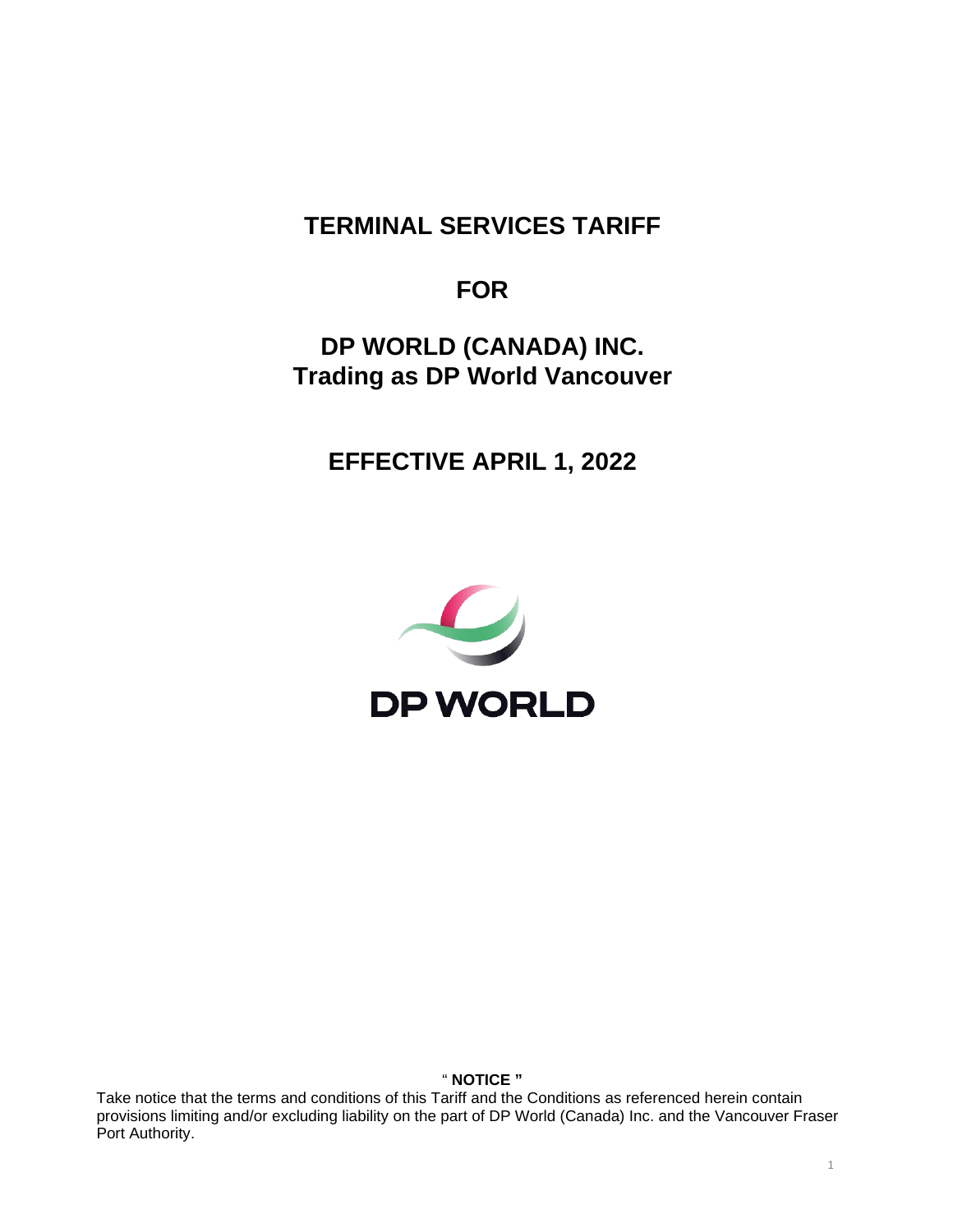# **TABLE OF CONTENTS**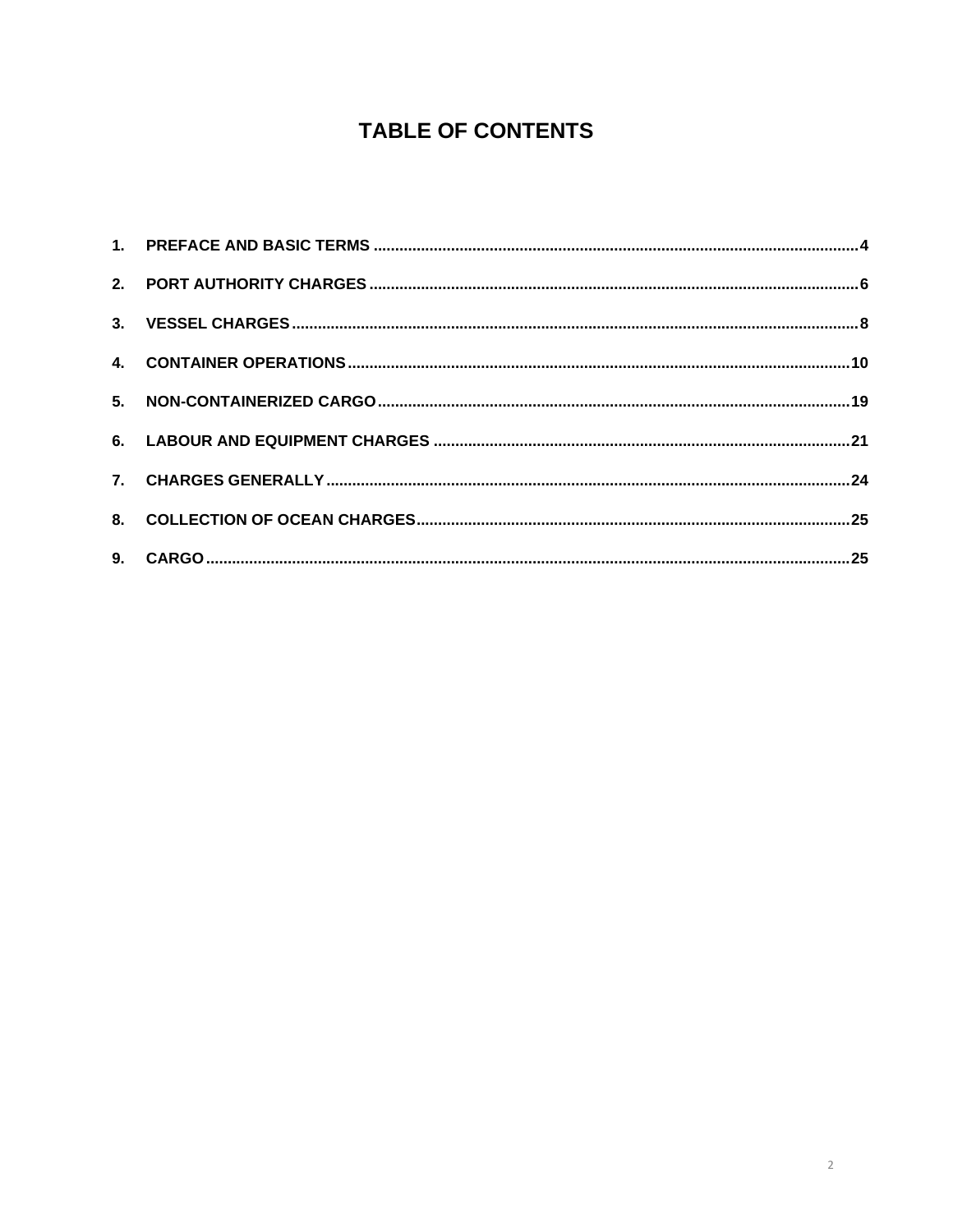# **COMPANY INFORMATION**

| <b>Hours of Operations:</b> | <b>Regular Office Hours</b>                | 0800 to 1630 Monday to Friday,<br>excluding Public Holidays |
|-----------------------------|--------------------------------------------|-------------------------------------------------------------|
|                             |                                            | Terminal Operations Main 24 hours per day, 7 days a week    |
| <b>Telephone Numbers:</b>   | Office: Security (24 Hours) (604) 255-5151 |                                                             |
|                             |                                            | $(604)$ 861-3915                                            |
|                             |                                            |                                                             |

| <b>Address:</b> |        | 777 Centennial Road   |  |
|-----------------|--------|-----------------------|--|
|                 | Canada | Vancouver, BC V6A 1A3 |  |

**Website:** 

[www.dpworldcanada.com](http://www.dpworldcanada.com/)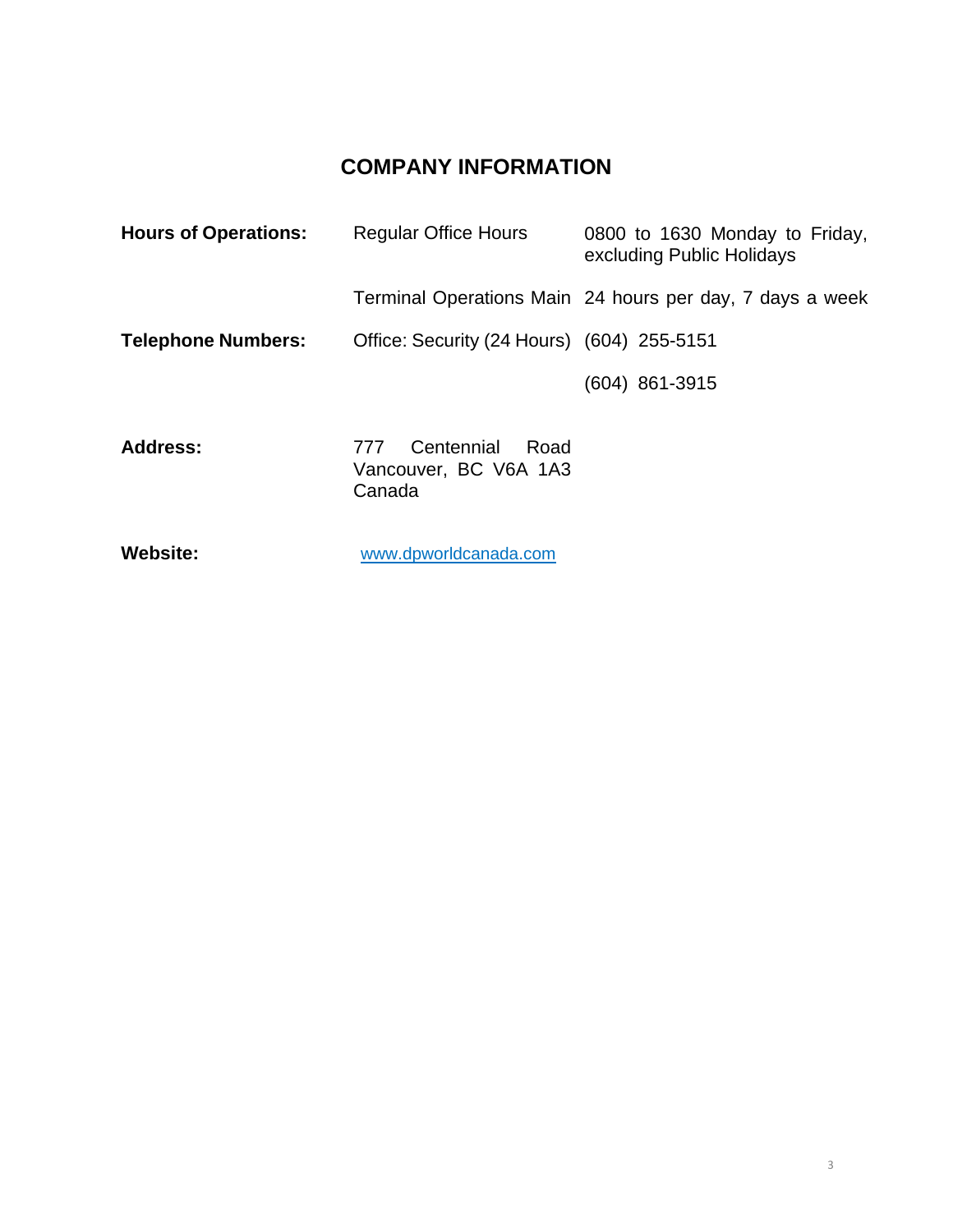# <span id="page-3-0"></span>**1. PREFACE AND BASIC TERMS**

# *Short Title*

This document may be cited as the "Terminal Services Tariff," and is generally referred to as the "Tariff."

# *Publication*

This Tariff is published by the Operator with the approval of the Port Authority. It incorporates certain provisions of the Port Authority Fee Document for wharfage and berthage charges.

# *Effective Date and Changes*

This Tariff shall be subject to change without specific notice and such changes will be effective from April 1, 2022 (the "**Effective Date**"), or such other date specified in the notice.

# *Scope of Tariff*

This Tariff and all rates, charges, rules, regulations and definitions contained herein, and the DP World Standard Terms and Conditions ("**Conditions**") available on-line at www.dpworldcanada.com, shall apply to the container and related marine operations at the Terminal (including the **"Services**" defined in the Conditions) and to all Users and any individual, person, firm or corporation engaged in and/or responsible for the handling of a Vessel and/or the movement of its Cargo, including but not limited to; Vessel and/or cargo agents, charterers, brokers, freight forwarders and shippers or consignees. The Terminal is owned by the Port Authority and operated by the Operator.

The Operator provides the Services to the Users, subject to the terms, conditions, rules, regulations and definitions of this Tariff and the Conditions, which shall govern the relationship between the Operator and such Users.

# *Notice to Public*

This Tariff and the Conditions are notice that the rates, charges, terms, conditions, exclusions from liability, limitations, rules, regulations and definitions contained herein apply to all Users of any of the services described herein, or any of the property described herein without specific notice, quotation or prior arrangement. Where there is a direct conflict between this Tariff, the Conditions and the Port Authority Fee Document, the Port Authority Fee Document shall apply but only to the extent of such conflict.

The Port Authority provides berthage at the Terminal, subject to all of the terms and conditions of the Port Authority Fee Document. The use of any of the Services, the Terminal, docks, wharves, and facilities operated by the Operator shall be deemed complete acceptance of this Tariff, the Conditions and the Port Authority Fee Document and any revisions or supplements thereto and all such persons agree to pay all charges specified herein and to be governed by the rules and regulations appearing in this Tariff.

The Operator reserves the right to furnish all equipment, supplies and materials and to perform all services in connection with the Services.

# *Limitations and Exclusion of Liability*

Take notice that the Conditions and this Tariff contain provisions limiting, and/or excluding liability on the part of the Operator, the Port Authority their respective affiliates and others.

# *Charges*

Charges for Services shall not exceed the rates published in this Tariff.

All charges herein, when not paid or absorbed by the Customer, are for the account of the owner, shipper or consignee of the Cargo, unless otherwise specified.

All charges quoted herein are in Canadian dollars and based on performing the work during Straight Time operating periods.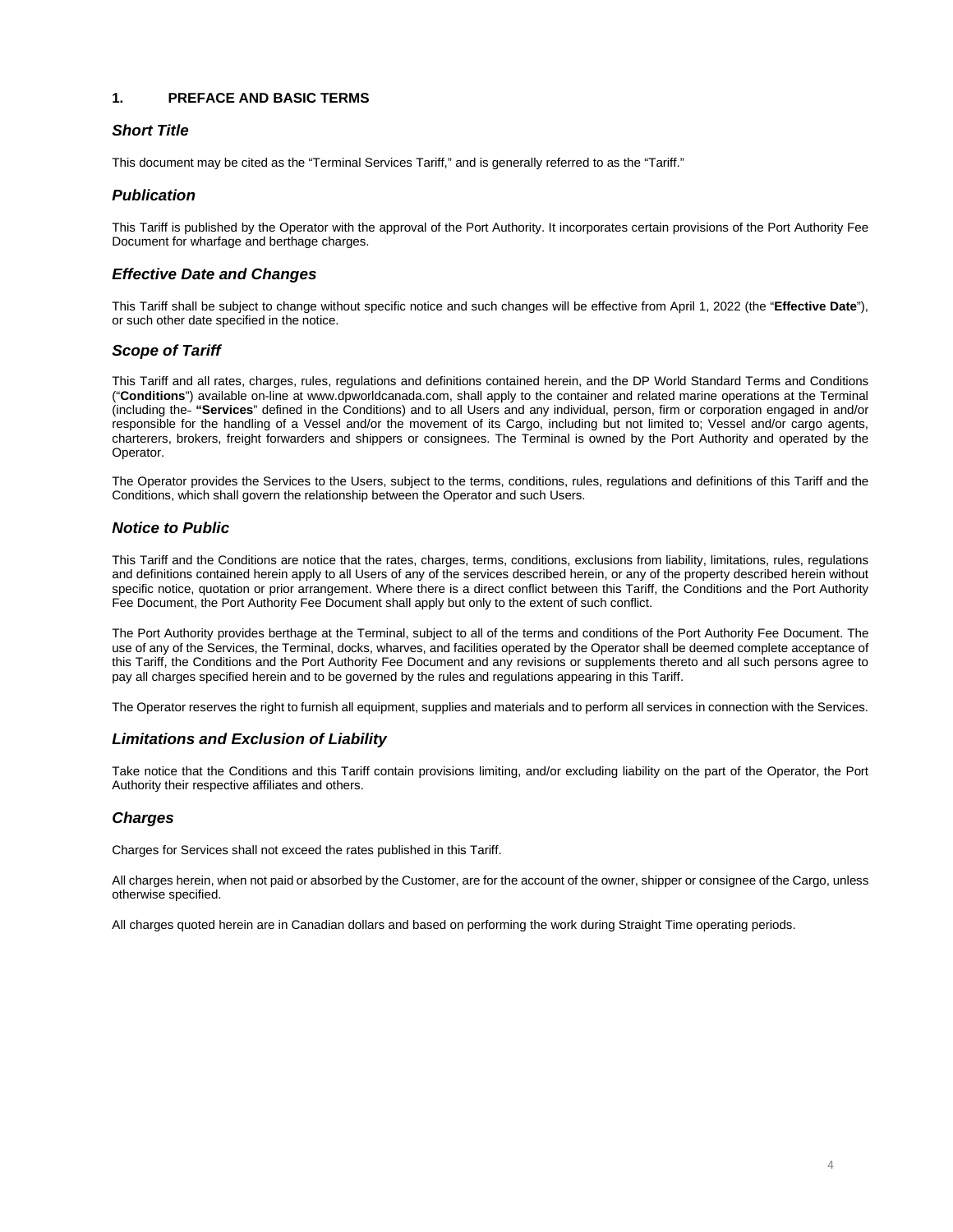#### 1.1 DEFINITIONS

In this Tariff:

The definitions set out in the Conditions are incorporated herein except:

"**Operator**", as used in this Tariff, means DP World (Canada) Inc and its directors, officers, employees, agents, representatives, authorized external advisors and other third parties acting on the Operator's behalf;

"**Terminal**", as used in this Tariff, means Centerm, having a Terminal address at 777 Centennial Road, Vancouver, B.C.; and,

"**Port Authority**", as used in this Tariff, means the Vancouver Fraser Port Authority and their officers, employees, servants and agents.

**Abandoned Cargo** - means any Cargo that is under the Operator's control due to not having been withdrawn from the Terminal by a Customer or Cargo Owner, as applicable, thirty (30) days after the expiration of any applicable Free Time or the Customer or Cargo Owner, as applicable, has confirmed in writing that they have abandoned the Cargo.

**BC Ports** - means all port terminals located in the Province of British Columbia, Canada.

**Bill of Lading** - means the bill of lading issued by the Customer to distinguish a single Shipment of Cargo carried by a Vessel.

**Breakbulk Cargo** - means cargo which transits the Terminal in units or packages (not including Containers).

**CBSA** – means the Canada Border Services Agency established pursuant to the *Canada Border Services Agency Act*, S.C. 2005, c. 38.

**Collective Agreement** – means an agreement in writing between an employer and an organization of employees that concerns, rates, charges, terms, conditions of employment.

**Container Storage Area** – means an area of open space provided for storing containerized Cargo (usually in idle status).

**Container Yard** – means a place designated within the Terminal where containerized Cargo, which are in transit between Vessels and Inland Carriers or the container freight station, are temporarily held or assembled.

**Demurrage** - means the daily charge payable on Imported and Exported Cargo which remain on the Terminal longer than the applicable Free Time.

**Effective Date** - has the meaning set forth in Section 1 (Preface and Basic Terms).

**EIR** - means equipment interchange receipts.

**Export** - means the movement of Cargo from an Inland Carrier to a place of rest at the Terminal and its subsequent transfer onto a Vessel.

**Free Time** – means a period of time specified in this Tariff during which containerized Cargo or non- containerized Cargo, as applicable, may occupy space assigned to it in the Terminal, free of storage charges, either prior to the loading to a Vessel or subsequent to the discharge from a Vessel.

**Import** - means the movement Cargo from a Vessel to a place of rest at the Terminal, and its subsequent transfer to an Inland Carrier.

**Inland Carrier** – means railway company, rail carrier, truck carrier, cartage company, tug and barge company operating within the coastal and/or inland waters of British Columbia, a private carrier, or any other transport vehicle that receives or delivers Cargo discharged from or to be loaded onto a Vessel.

LOA - means the maximum length overall of the Vessel in meters as stated on the certificate of registry or an alternate certificate document that declares the maximum length of a Vessel.

**M.T.** means that the number of Tonnes is calculated by measurement, in cubic meters, and equals 1,000 kilograms, or 2,204.6 pounds, or 1.1023 short tons, or 0.9842 long tons.

**M/E** - means that the charge is based on man-hour rates and charges for equipment rental, as set out in this Tariff.

**MFBM** - means one thousand (1,000) foot board measure.

**N.O.S.** means Cargo not otherwise specified.

**Non-Working Period** - are for the purposes of calculating berthage fees limited to Christmas Day, New Year's Day and Labour Day, always subject to the Vessel in fact not being worked, meaning there is no loading or unloading of Cargo.

**OOG** – means out of gauge and in respect of a Container means it does not conform to ISO dimensional standards.

**Overtime** – means hours of work over the regular shift hours performed as defined in Collective Agreement.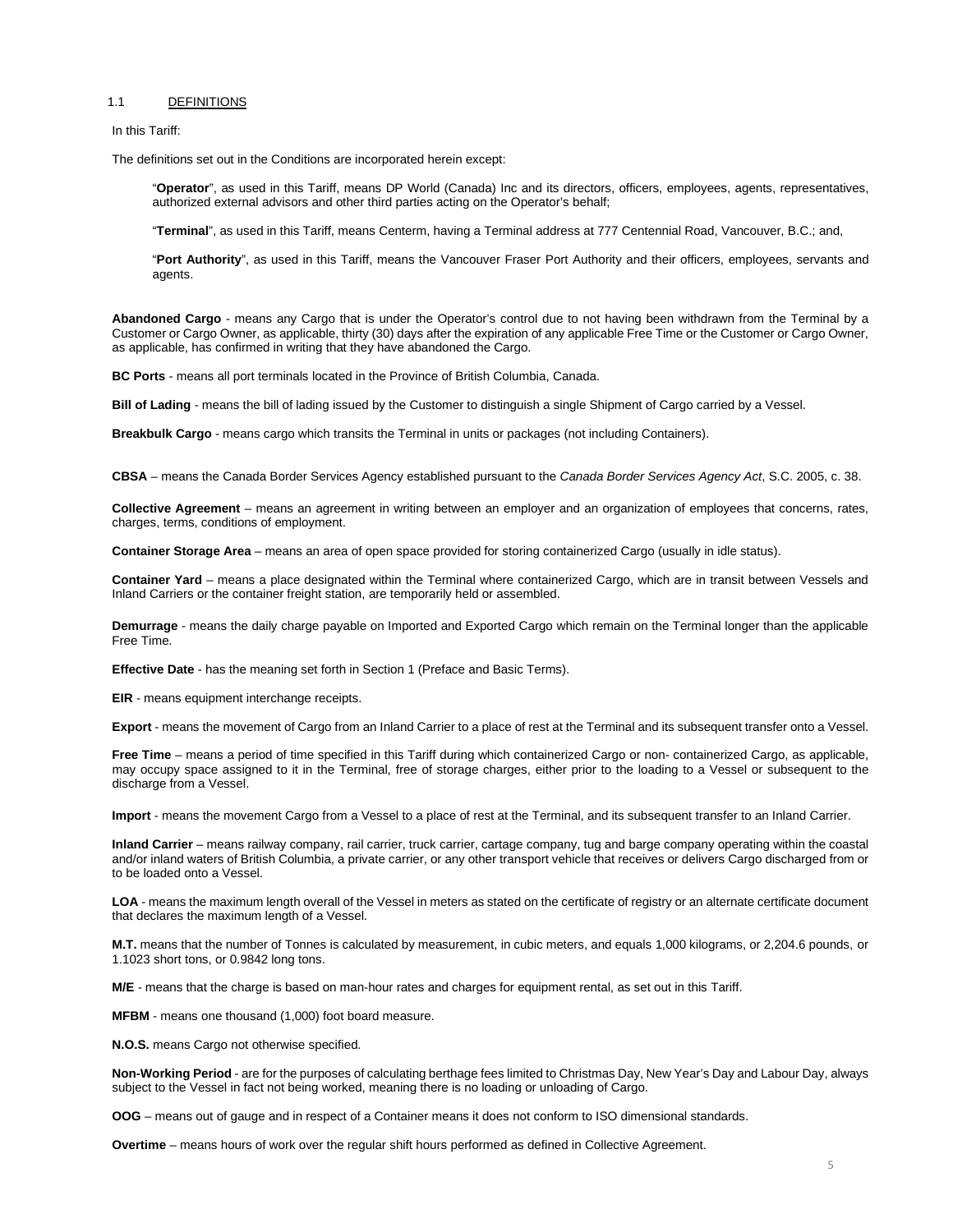**Shipment** – means a single consignment of Cargo tendered on one shipping document at one time from one point of origin by one shipper for one consignee to one point of destination. A shipment which is transported by a Vessel is distinguished by a separate Bill of Lading or Waybill issued by the Customer .

**Stores** - means a Vessel's supplies.

**Straight Time** – means the hours of work defined in a Collective Agreement as regular straight time hours.

**Statutory Holidays** - means has the meaning set forth in the Collective Agreement

**TEU** - means twenty-foot equivalent unit and in calculating TEUs, a 20' Container shall comprise one (1) TEU, a 40' Container shall comprise two (2) TEUs, and a 45' Container shall comprise two and a quarter (2.25) TEUs.

**Tonne** - unless otherwise specified, all "Tonnes" shall be regarded as freight tonnes and shall be determined by a weight Tonne of one thousand (1,000) kilograms or a measurement of one (1) cubic meter, whichever is greater.

**Transshipment** - means to transfer Cargo from one Vessel to another for further transportation to another terminal with said transfer occurring completely at the Terminal, in the case of laden containerized Cargo, without the containerized Cargo being destuffed or altered in form or composition.

**W.T.** - means that the number of Tonnes is calculated by weight, in metric Tonnes.

**Waybill -** means the waybill issued by the Customer to distinguish a single shipment of Cargo carried by a Vessel.

**Working Periods** - means all other periods of time outside those deemed Non-Working periods.

**WTI** - means the West Texas Intermediate crude oil price.

#### 1.2 CONVERSION FACTORS

The following conversion factors will be used to convert weight and measurements or other values when needed to apply to the applicable fee(s) contained in this Tariff.

| Converting                                                                                                                                                                                                                 | From | <b>Converting To</b>                                                     |
|----------------------------------------------------------------------------------------------------------------------------------------------------------------------------------------------------------------------------|------|--------------------------------------------------------------------------|
| ("kg"):<br>Kilogram                                                                                                                                                                                                        | one  | equals 2.2046 pounds                                                     |
| Litre("L"):                                                                                                                                                                                                                | one  | equals 0.2200 Imperial Gallons or 0.2646 U.S. Gallons equals 3.2808 feet |
| equals 1,000 Litre, or 35.315 cubic feet, or 0.08830 measurement tons (40 cubic feet), or 0.4238<br>Metres ("m"):<br>one<br>MFBM, or 220.0 Imperial Gallons, or 27.50 Imperial Bushels, or 6.290 barrels (42 U.S. gallons) |      |                                                                          |

#### 1.3 CONDITIONS

The terms and conditions as set out in the Conditions shall apply notwithstanding any other term or condition herein, unless any such provision conflicts directly with the terms or conditions of this Tariff, in which case the terms and conditions of this Tariff shall apply but only to the extent of any such conflict.

#### <span id="page-5-0"></span>**2. PORT AUTHORITY CHARGES**

The Operator is responsible for collecting all berthage fees and wharfage fees on behalf of the Port Authority. As of the Effective Date, the berthage fees and wharfage fees are described in Section 2.1 (Berthage Fees) and Section 2.2 (Wharfage Fees) below, provided, that such fees and terms may be different at the date of service and all such amounts are assessed in accordance with the Port Authority Fee Document. Users should confirm all berthage fees and wharfage fees with the Port Authority. The Port Authority Fee Document can be found at the Port Authority website[: http://www.portvancouver.com.](http://www.portvancouver.com/)

# 2.1 Berthage Fees

The Port Authority charges a berthage fee based on physical size (LOA) of Vessel when it utilizes a berth owned by the Port Authority, as well as the Vessel's length of stay at a berth, from the time when the first line is made fast to when the last line is cast off. The berthage fee also applies to Vessels that are fastened to or tied up alongside any other Vessel occupying a berth. Berthage fees are intended to help recover investments and costs associated with the wharf apron and berth dredging and maintenance. The User is charged berthage fess as set out below.

Subject to the provisions of the Port Authority Fee Document, berthage fees are not payable in respect of the following Vessels:

- (a) a Vessel that, in the opinion of the Port Authority, is not of a commercial type or design and belongs to her Majesty in right of Canada or to a foreign government;
- (b) a tug that is docking or undocking another Vessel;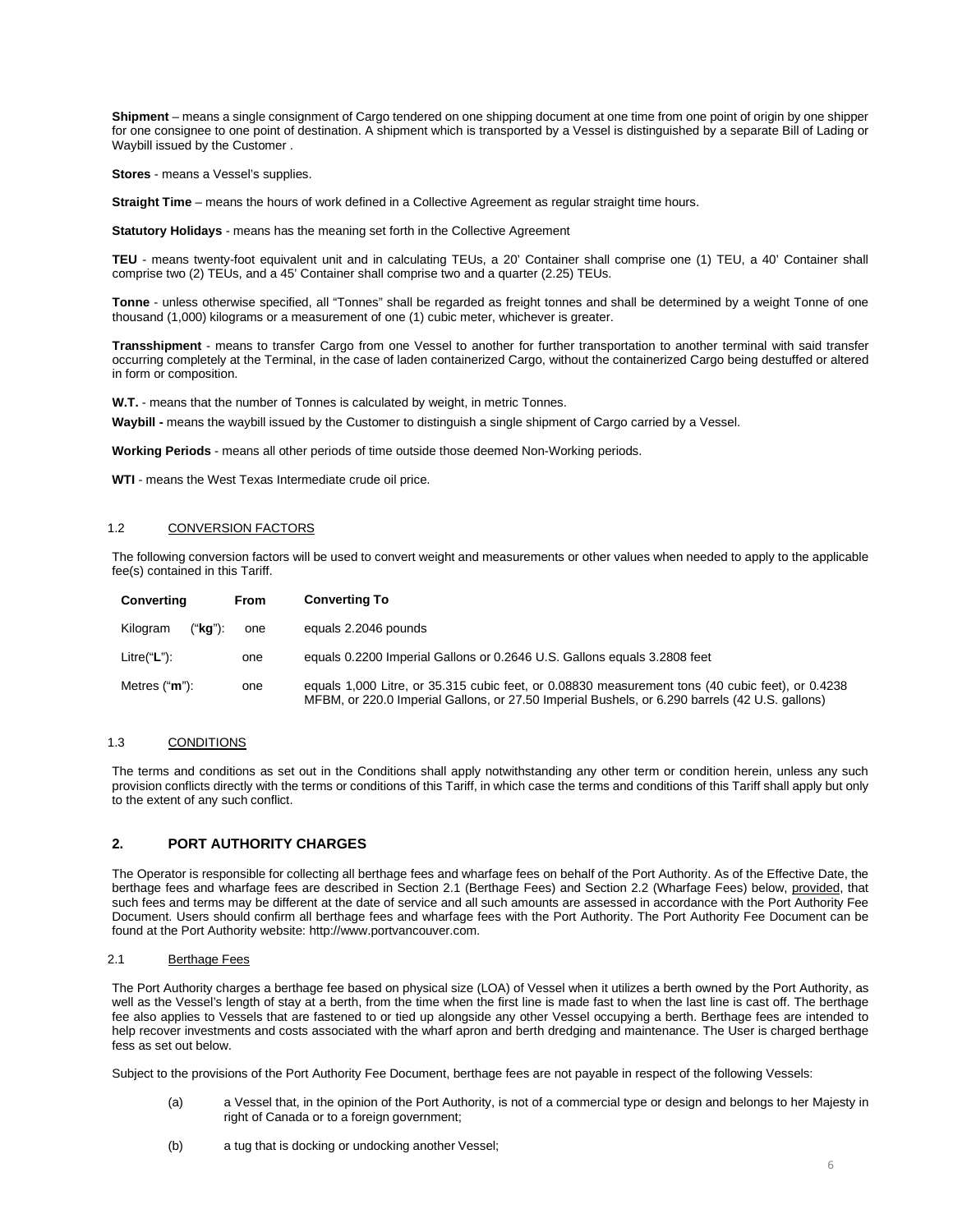- (c) a Vessel that is loading or unloading Cargo to or from any Vessel that is paying berthage to thePort Authority;
- (d) a Vessel that is loading or unloading Cargo at Port Authority property (often for subsequent reshipment), with said Cargo being loaded to or received from a Vessel at Port Authority property paying berthage charges to thePort Authority.

The Port Authority reserves the right, in its discretion, to determine for the purposes of berthage fees the length of any Vessel.

| Coastal Vessels operating between BC Ports,<br>other than passenger vessels | Unit  | Rate     |
|-----------------------------------------------------------------------------|-------|----------|
| Per Hour, or part thereof                                                   | HR/m  | \$0.131  |
| Minimum charge for such vessels                                             | Total | \$83.75  |
| Vessels other than those above                                              | Unit  | Rate     |
| Per hour, or part thereof, during Working Periods                           | HR/m. | \$0.488  |
| Per hour, or part thereof, during Non-Working<br>Periods                    | HR/m  | \$0.178  |
| Minimum charge for such Vessels                                             | Total | \$358.94 |

# 2.2 Wharfage Fees

Wharfage is a fee assessed by the Port Authority for handling Cargo at Port Authority property. The wharfage fee is based on the weight or measurement of the applicable Cargo and is variable by type of Cargo. Wharfage fees are intended to help recover investments and costs associated with the provision of port infrastructure and services to handle Cargo.

Subject to the terms of this Section 2.2 (Wharfage Fees), wharfage fees on laden containerized Cargo, both Export and Import, and Cargo are charged as set out below.

The Port Authority reserves the right to classify any Cargo and the Port Authority's decision in this regard shall be final and binding.

Wharfage will not be assessed more than once in respect of Cargo (including laden containerized Cargo) that is considered Transshipment. Furthermore, transshipped Containers will be charged wharfage fees once at the applicable Export rate, as set forth below.

Where Cargo is transferred overside on the offshore side of a Vessel from Vessel to Vessel, unloaded overside from Vessel directly to the water or loaded from the water directly to a Vessel, the wharfage charge may be reduced by fifty percent (50%).

Subject to the provisions of the Port Authority Fee Document, no wharfage fees shall be charged in respect of the following:

- (a) ship's Store and bunker fuel used solely for a Vessel that is loading or unloading Cargo or paying berthage in respect of Port Authority property, provided, that the Port Authority does not issue a receipt for the Stores andfuel;
- (b) repair materials, lining or ballast delivered to and for the sole use of a Vessel loading or unloading Cargo or paying berthage fees in respect of Port Authority property; or
- (c) empty Containers, unless carried for and charged by a Vessel, in which case the applicable Cargo wharfage rate will apply.

Wharfage fees on laden containerized Cargo are payable by the Customer, and wharfage fees on non-containerized Cargo are payable by the Cargo Owner.

| Wharfage charge for containerized Cargo | Unit          | Rate                                     |
|-----------------------------------------|---------------|------------------------------------------|
| Import laden containerized Cargo        | Per-laden TEU | \$42.96                                  |
| Export laden containerized Cargo        | Per-laden TEU | \$30.63                                  |
| Wharfage charge for Cargo               | Unit          | Rate                                     |
| All Cargoes - N.O.S.                    | <b>MFBM</b>   | See Port Authority Fee Document See Port |
|                                         | W.T.          | <b>Authority Fee Document</b>            |

# 2.3 Gateway Infrastructure Fee

See Port Authority Fee Document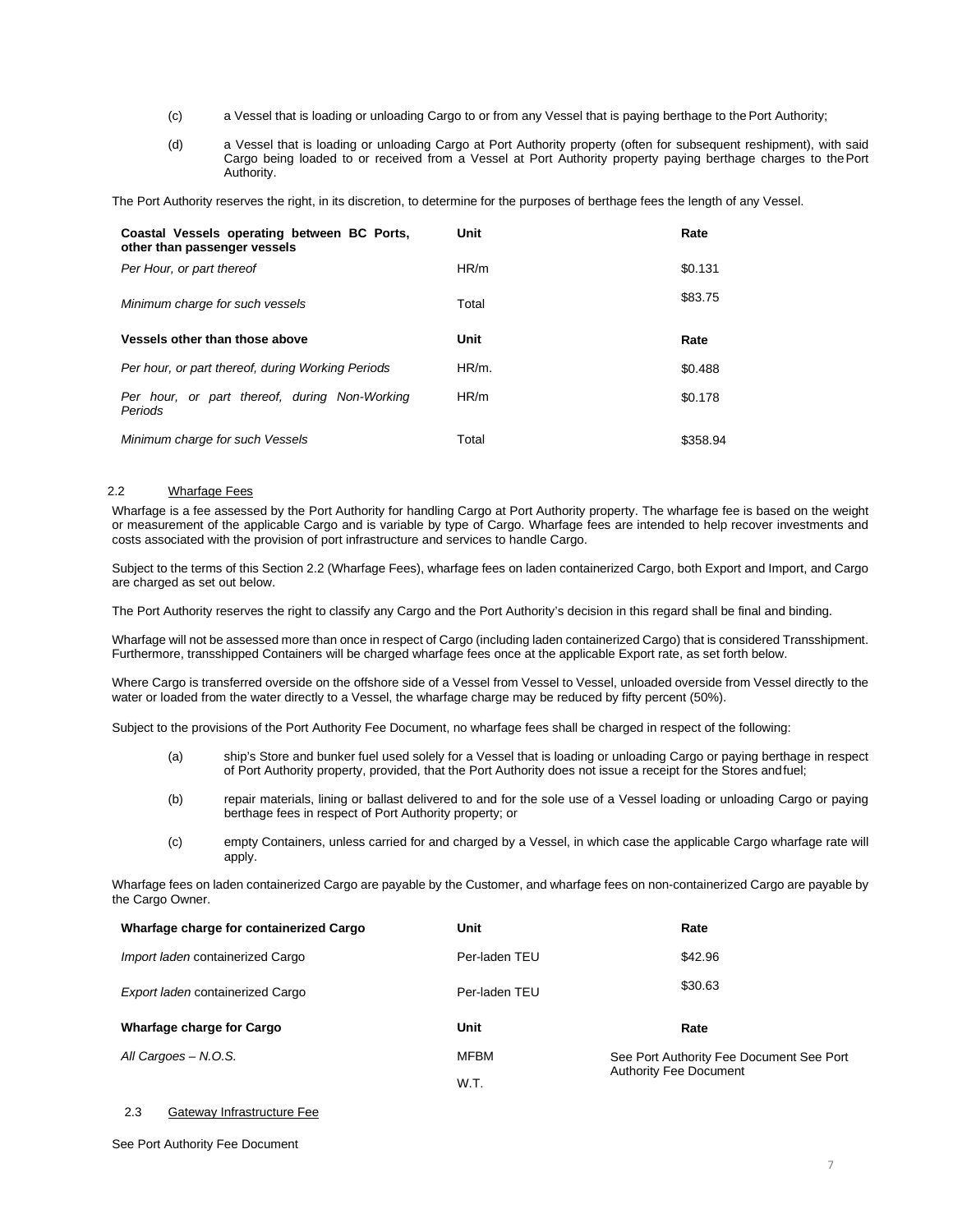# <span id="page-7-0"></span>**3. VESSEL CHARGES**

#### 3.1 Handling Lines

The Vessel charges below are computed on a four-hour basis. Where any line calls exceed four hours, the charge for each extra hour or portion thereof, is twenty five percent (25%) of the published charge.

Where more than one Vessel is tied up and let go by the same lines crew gang within a single four-hour period, the charges otherwise payable in respect of each Vessel shall be reduced by thirty percent (30%).

|              |          | в        |          |          |          |          |  |
|--------------|----------|----------|----------|----------|----------|----------|--|
|              |          |          |          |          |          |          |  |
| - Tying Up   | 2,124.00 | 2,635.00 | 3,218.00 | 2,674.00 | 3.304.00 | 4,092.00 |  |
| - Letting Go | 1,418.00 | 1,759.00 | 2,147.00 | 1,785.00 | 2,205.00 | 2,730.00 |  |

 $A =$  Monday – Friday 0800 – 1630 Hrs.

- $B =$  Monday Friday 1630 0100 Hrs.
- $C =$  Monday Friday 0100 0800 Hrs.
- $D =$  Saturday 0800 1630 Hrs.
- $E =$  Saturday 0100 0800 Hrs, 1630 0100 Hrs, Sunday all Shifts.

F = Statutory Holidays – All Shifts

*\*These rates may be subject to changes and should be re-confirmed at the date of service.*

#### 3.2 Redocumentation

Redocumentation means reissuing or making changes to the documentation and / or billing of Cargo arising from changes in original manifests, split delivery of Shipments, forwarding instructions or services. Redocumentation also includes reissue/ resending of invoices and back-up to invoices.

|                 | Unit        | Rate    |
|-----------------|-------------|---------|
| Redocumentation | Per Invoice | \$90.33 |

#### 3.3 Standby

A standby charge shall be imposed where workers are provided for a specific time and are ready to work or have started to work but are for any reason delayed or work is cancelled.

| Standby             | Unit           | Rate |
|---------------------|----------------|------|
|                     | Per Occurrence | M/E  |
| 3.4<br><b>Water</b> |                |      |

The Operator will assess charges in accordance with the below chart for connecting and disconnecting 100 foot water hoses to a Vessel, connecting and disconnecting water hoses that are longer than 100 feet, and for any water used by the Vessel or User on a M.T. basis.

|                                              | Unit                                  | Rate     |
|----------------------------------------------|---------------------------------------|----------|
| Connecting and disconnecting water           | 100 Foot water hose to Vessel         | \$198.10 |
| Each additional connection                   | Foot section of additional water hose | \$39.65  |
| Charge for water delivered by hose to vessel | M.T.                                  | \$6.43   |

### 3.5 Service & Facility Charge

In addition to the berthage fees set forth in Section 2.1 (Berthage Fees), the Operator may assess a service and facility charge in respect of a Vessel that occupies a berth or is fastened-to or tied-up alongside any other Vessel occupying a berth for purposes other than Cargo handling by the Operator (e.g., Vessel maintenance or discharge of Cargo to water). Additional charges for security services to permit controlled access to the Terminal or Vessel and ground space used may be payable in addition to the services and facility charge.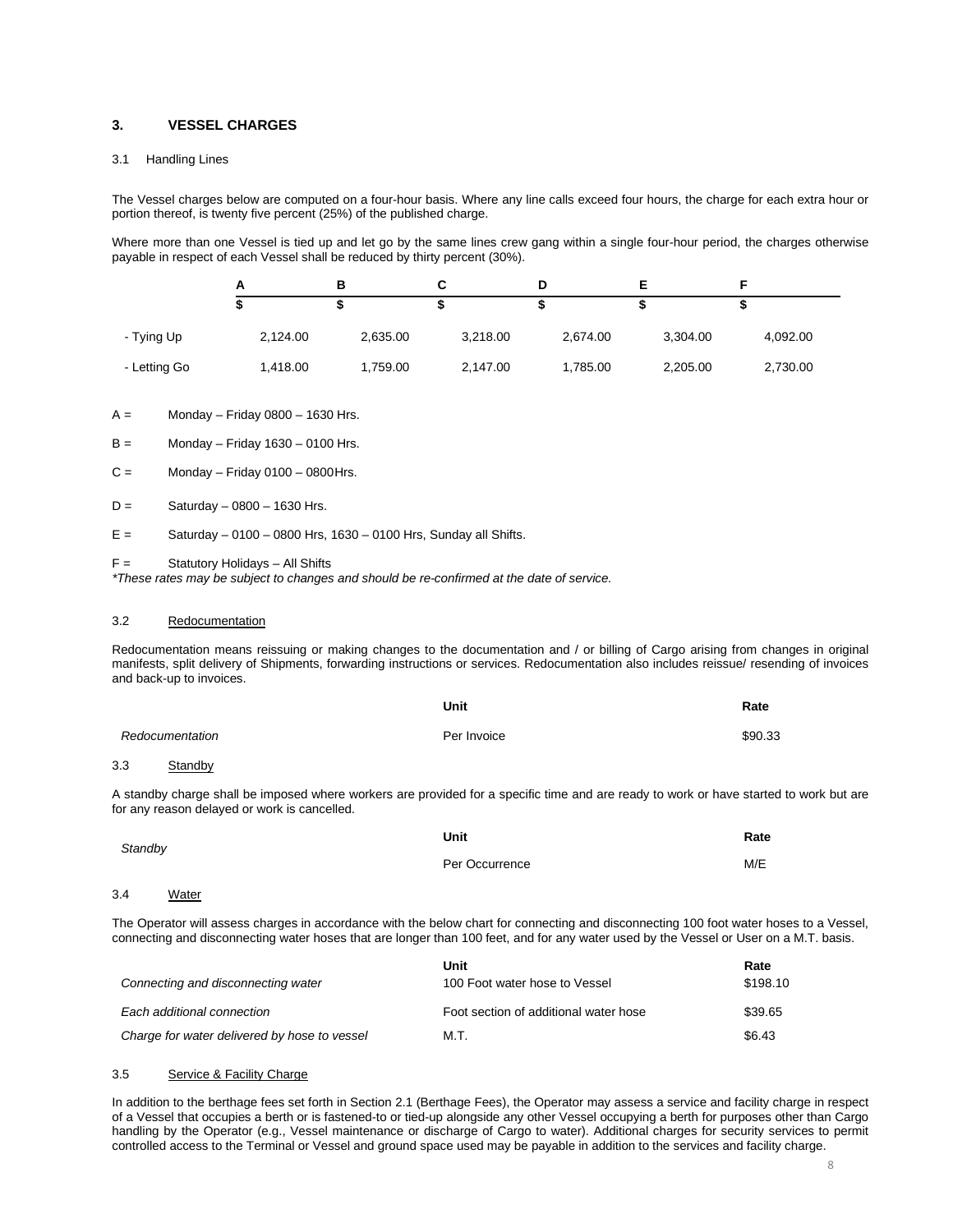Where a Vessel occupies a berth or is fastened-to or tied-up alongside any other Vessel occupying a berth for purposes other than Cargo handling by the Operator, the Cargo Owner and Customer :

(a) at the request of the Operator, it shall provide to the Operator a refundable deposit in an amount determined by the Operator as security for any claim that may arise;

|         |                                                                                                | Unit                                                                                                                                                                                                                                                                  | Rate               |
|---------|------------------------------------------------------------------------------------------------|-----------------------------------------------------------------------------------------------------------------------------------------------------------------------------------------------------------------------------------------------------------------------|--------------------|
|         | Service & Facility Charge                                                                      | Service & facility charge per-day or part thereof                                                                                                                                                                                                                     | \$1,830.36         |
| 3.6     | Refundable Cleanup Deposit                                                                     |                                                                                                                                                                                                                                                                       |                    |
|         |                                                                                                | The refundable clean up deposit is a deposit paid by Users when they request the Operator to cleanup certain debris.                                                                                                                                                  |                    |
|         |                                                                                                | Unit                                                                                                                                                                                                                                                                  | Rate               |
|         | Refundable Cleanup Deposit                                                                     | N/A                                                                                                                                                                                                                                                                   | By Arrangement     |
| 3.7     | <b>Security Charges</b>                                                                        |                                                                                                                                                                                                                                                                       |                    |
|         |                                                                                                | The security charges are paid by Users when they request the Operator to provide certain security services.                                                                                                                                                           |                    |
|         |                                                                                                | Unit                                                                                                                                                                                                                                                                  | Rate               |
|         | Security charges                                                                               | N/A                                                                                                                                                                                                                                                                   | By arrangement     |
| 3.8     | Services Not Otherwise Specified                                                               |                                                                                                                                                                                                                                                                       |                    |
|         | The Operator and the User may agree in writing on other services not specified in this Tariff. |                                                                                                                                                                                                                                                                       |                    |
|         |                                                                                                | Unit                                                                                                                                                                                                                                                                  | Rate               |
|         | Services not otherwise specified                                                               | N/A                                                                                                                                                                                                                                                                   | By arrangement     |
| 3.9     | <b>Ground Space</b>                                                                            |                                                                                                                                                                                                                                                                       |                    |
|         | fees are paid on a per-day basis.                                                              | The Operator may charge a fee for additional ground space at the Terminal that a User might request for loading or unloading Cargo. These                                                                                                                             |                    |
|         |                                                                                                | Unit                                                                                                                                                                                                                                                                  | Rate               |
| Initial | Additional<br>ground<br>space                                                                  | Per day based on 100m x 10m used Charged                                                                                                                                                                                                                              | \$1,936.57 minimum |
|         | ground space                                                                                   | per day on 50m increments                                                                                                                                                                                                                                             | \$968.92           |
| 3.10    | <b>Shore Power</b>                                                                             |                                                                                                                                                                                                                                                                       |                    |
|         |                                                                                                | Shore power refers to the electrical service provided to commercial Vessels when berthed in port and connected to a utility's electrical<br>system, receiving electricity from the grid, and allowing the Vessels to shut down their on-board electricity generation. |                    |
|         |                                                                                                | Unit                                                                                                                                                                                                                                                                  | Rate               |
|         | Shore Power Labour & Maintenance                                                               | Per Vessel Per Vessel                                                                                                                                                                                                                                                 | \$5,698.71         |
|         | First vessel commissioning charge Shore                                                        |                                                                                                                                                                                                                                                                       | \$5.446.01         |

*Power Electricity Consumption (\$0.10057 (electricity) x 1.0344 (BC Hydro distribution loss factor)*

\*The electricity rate and loss factor rate are subject to change as assessed by BC Hydro.

\$0.1040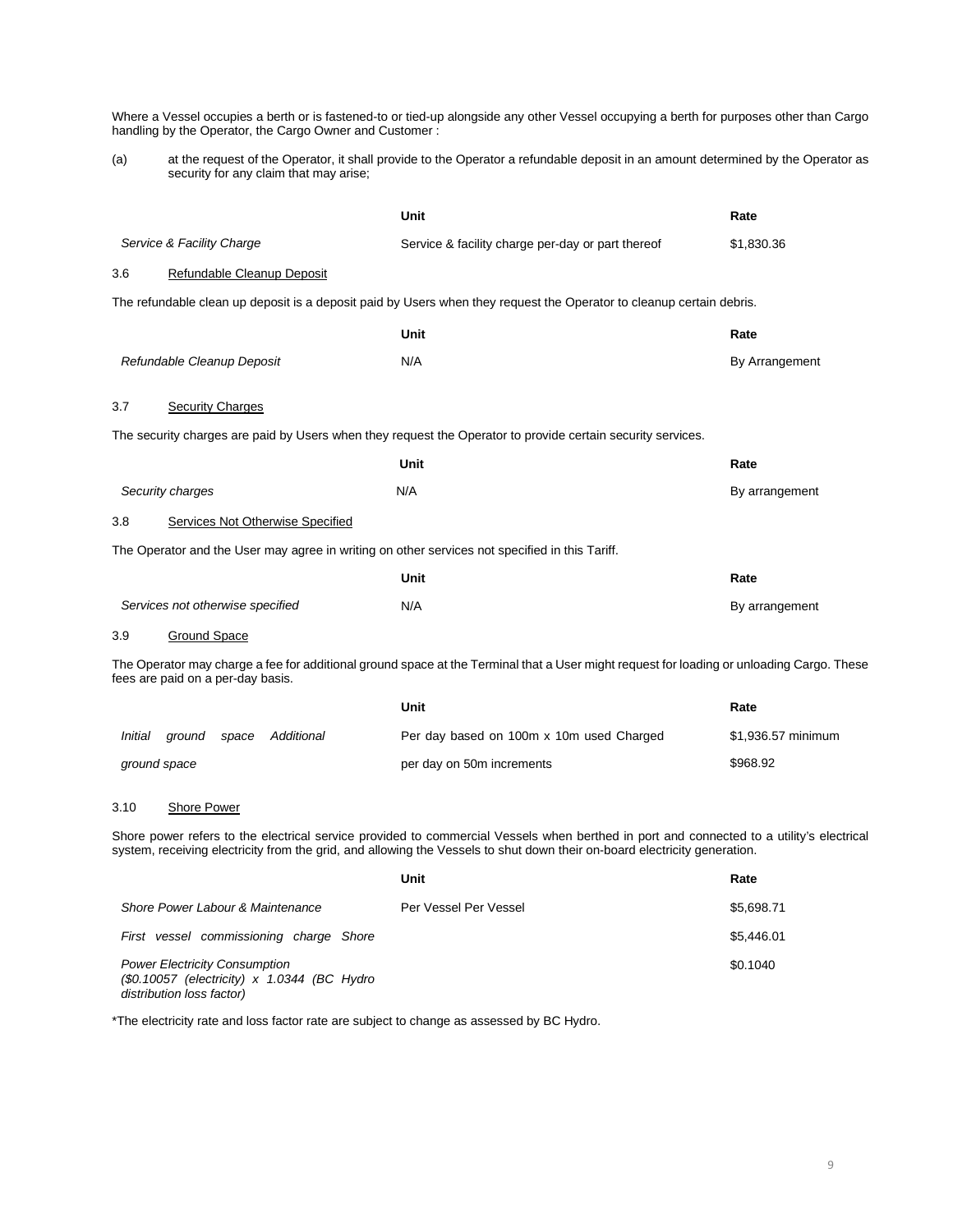# <span id="page-9-0"></span>**4. CONTAINER OPERATIONS**

# 4.1 Terminal Throughput

#### 4.1.1 Vessel Throughput

The Vessel Throughput Charge for Containers includes the following activities:

- (a) Lashing and/or conventional unlashing of Containers (Full/Empty) onboard the Vessel
- (b) Loading and/or discharging Containers (Full/Empty) to/from Vessel

|                          | Unit          | Rate     |
|--------------------------|---------------|----------|
| <b>Vessel Throughput</b> | Per Container | \$750.00 |

#### 4.1.2 Gate Charge

The gate charge covers the receipt / delivery of containerized Cargo to/from truck or rail. It includes visual inspection of general external condition of the containerized Cargo, and the giving and taking of EIRs. Delivery of an empty will not include opening the containerized Cargo for inspection.

Gate charges will be applied to empty Containers declared to be a bad order by the receiving truck driver, which do not leave the Terminal.

|       | Unit          | Rate     |
|-------|---------------|----------|
| Truck | Per Container | \$95.00  |
| Rail  | Per Container | \$195.00 |

# 4.1.3 OOG Surcharge

An OOG surcharge is applicable per containerized Cargo (in addition to the throughput charge) for over dimensional containerized Cargo (using standard spreader of over height spreader) for containerized Cargo up to six (6) feet above the top of the Container, up to two (2) feet wide and under fifty three (53) in length. Laden flat rack containers also incur an out of gauge surcharge except when loaded / discharged to / from vessel from street truck. containerized Cargo extending more than six(6) feet above the top of a Container may be regarded as non-containerized Cargo for invoicing purposes.

|                                                                                                                                  | Unit          | Rate     |
|----------------------------------------------------------------------------------------------------------------------------------|---------------|----------|
| OOG Surcharge                                                                                                                    | Per Container | \$500.00 |
| 4.1.4<br>Hatch Cover Charge                                                                                                      |               |          |
| This charge is for unloading and reloading of Hatch Covers (per lid – includes move from Vessel to quay and from quay to Vessel) |               |          |

|                           | Unit          | Rate     |
|---------------------------|---------------|----------|
| <b>Hatch Cover Charge</b> | Per Container | \$600.00 |

#### 4.2 Yard Rehandle

A yard rehandle covers the extra sorting, stacking or moving of containerized Cargo in the Container Yard at the request of the User or direction of the Port Authority.

Containerized Cargo shall be received and spotted in the Container Yard in accordance with instructions from either the Customer or the Cargo Owner. Where instructions are not received or are changed after they are received and rehandling of containerized Cargo is necessary, a yard rehandling charge shall be payable for each additional movement of the containerized Cargo.

|               |                         | Unit    | Rate |
|---------------|-------------------------|---------|------|
| Yard Rehandle | Per Container           | \$96.43 |      |
| 4.3           | After Hours Gate Charge |         |      |

An afterhours gate charge is charged for any containerized Cargo received or delivered outside of normal gate operating hours.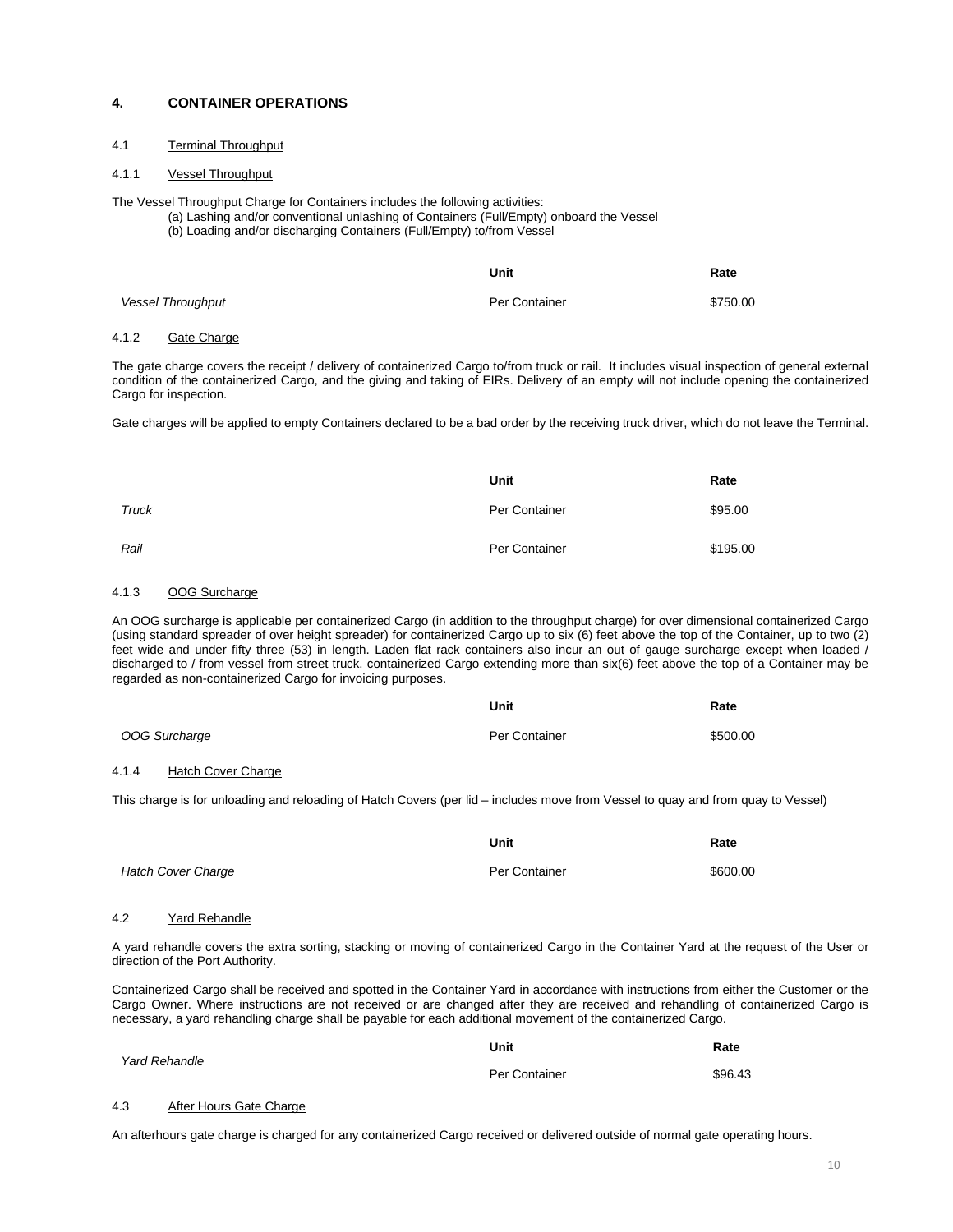|                         | Unit          | Rate     |
|-------------------------|---------------|----------|
| After hours gate charge | Per Container | \$377.98 |

# 4.4 Import, Export, Empties Speed Gate

We can provide priority access to appointments and segregated yard locations to process containers in or out of the terminal under a speed gate code. Any container under the speed gate code that is not picked up or ingated will be charged the no-show speed gate fee per unit, as well as terminal rehandles for outbound containers.

|                                                                                | Unit          | Rate    |
|--------------------------------------------------------------------------------|---------------|---------|
| No show fee for full exports or empties                                        | Per Container | \$48.84 |
| 4.5<br>Reprinting Out Gate Interchange                                         |               |         |
| A reprint fee will be assessed for each reprinting of an out-gate interchange. |               |         |
|                                                                                | Unit          | Rate    |
| Reprinting out gate Interchange                                                | Per Reprint   | \$45.19 |
| Seal Number Update Fee<br>4.6                                                  |               |         |
| Fee for updating the seal number of Export Containers at the Terminal Gate:    |               |         |
|                                                                                | Unit          | Rate    |
| Seal Number Update                                                             | Per Seal      | \$45.19 |
|                                                                                |               |         |
| 4.7<br>On-Hire Fee                                                             |               |         |
| Fee for updating Container numbers in N4 system                                | Unit          | Rate    |
| Fee                                                                            | Per Container | \$45.19 |

### 4.8 Overweight Surcharge

The Operator has a zero-tolerance policy for handling overweight containerized Cargo. Containerized Cargo received that exceeds the maximum payload of the containerized Cargo is considered unsafe. All such Cargo will be rejected by the Operator and the amount set forth below shall be assessed. The overweight surcharge is applicable for the special handling required, and the Operator will charge additional fees to remove excess Cargo and the party or parties causing such unauthorized use shall be responsible for all losses, claims, demands and suits for damages including death and personal injury, legal and court expenses, directly or indirectly resulting from such unauthorized use.

**Unit**

|                      | Unit          | Rate     |
|----------------------|---------------|----------|
| Overweight surcharge | Per Container | \$386.84 |

# 4.9 Specialized Cargo Gear

The Operator will supply the normal Cargo gear needed to effect discharging/loading of Cargo. However, in the instance of specialized Cargo gear being required for discharging or loading of special Cargo or lifts, appropriate Cargo gear will be supplied by the User. Any such Cargo gear must have up to date certification pertaining to the safety of the Cargo gear being provided. If no such documentation is available, the Operator reserves the right to reject such Cargo gear and shall, if possible, supply suitable Cargo gear at the User's cost.

**Specialized Cargo Gear Surcharge Cargo Cargo Cargo Cargo Cargo Cargo Cargo Cargo Cargo Cargo Cargo Cargo Cargo C** 

#### 4.10 Vessel Containerized Cargo Reposition

A repositioning fee will be assessed for containerized Cargo that is repositioned or on a Vessel without removing such containerized Cargo from the Vessel.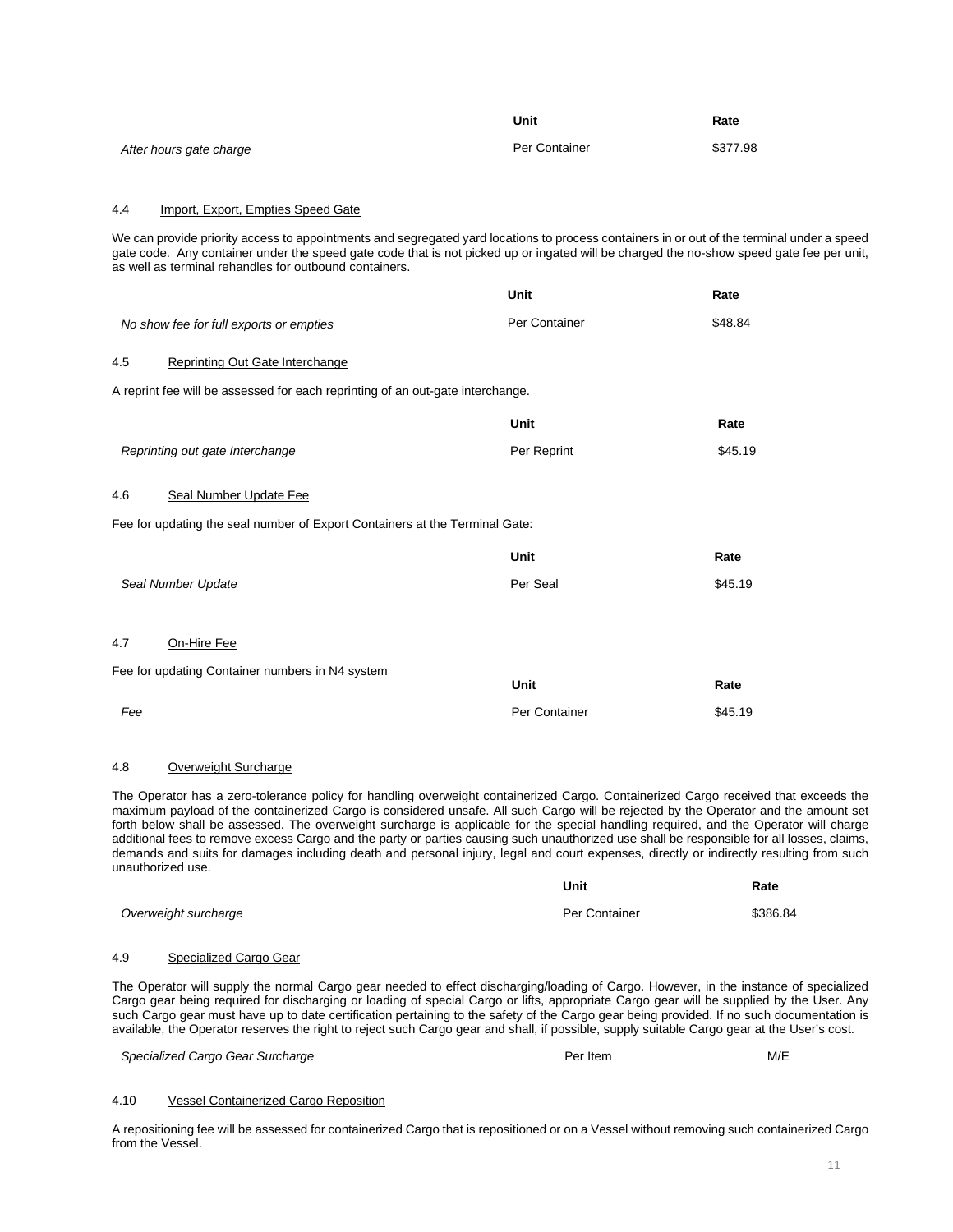|                                                                        | Unit          | Rate     |
|------------------------------------------------------------------------|---------------|----------|
| Moving containerized Cargo from cell to cell onboard Vessel            | Per Container | \$194.06 |
| Moving containerized Cargo via guay from cell to dock and then to cell | Per Container | \$388.12 |

#### 4.11 Refrigerated (Reefer) Container Services

### 4.11.1 Reefer Service Charge

Charge includes one plugging and one unplugging of a reefer Container into or from the electrical service outlet, switching the power supply on/off, monitoring the temperature recorded on the reefer unit on the Container once per day and provision of electrical power during Free Time. Charge excludes the Shift Differentials Charges during Premium Shifts even if occurring duringFree Time.

|                       | Unit          | Rate     |
|-----------------------|---------------|----------|
| Reefer Service Charge | Per Container | \$510.92 |

#### 4.11.2 Plugging and Unplugging Reefer Containers

A fee will be assessed for the service of plugging or unplugging the power cable of mechanical refrigerated containerized Cargo into or from the electrical service outlets provided and switching the power supply on / off.

**Unit**

|                                          | Unit                | Rate    |
|------------------------------------------|---------------------|---------|
| Plugging or unplugging Reefer Containers | Each time performed | \$49.43 |
| _ _ _ _                                  |                     |         |

#### 4.11.3 Monitoring Reefer Containers

A fee will be assessed for checking proper temperature levels and the operation of refrigerated containerized Cargo at the request of the User when such Containers are plugged into the Operator's electrical facilities. The Operator may perform repairs on refrigerated containerized Cargo at the request of the User and at additional cost.

|                                     | Unit                 | Rate    |
|-------------------------------------|----------------------|---------|
| <b>Monitoring Reefer Containers</b> | Calendar day or part | \$43.37 |

#### 4.11.4 Electric Power for Reefer Containers

A fee will be assessed for the Operator providing electrical power for refrigerated containerized Cargo. The use of service outlets and electricity shall be charged for each calendar day or fraction thereof. The Operator will exercise reasonable care to provide adequate and continuous electrical power for refrigerated containerized Cargo but does not guarantee that such power will always be provided. The Operator is not responsible for, and has no liability for any loss or damage to Cargo, in the event of any electrical power failure. **Unit Rate**

| <b>Electric Power for Reefer Containers</b> | Calendar day or part | \$34.70 |
|---------------------------------------------|----------------------|---------|
|                                             |                      |         |

#### 4.11.5 Reefer Unit Monitoring Shift Differential Charges

Monitoring of reefer units during Premium Shifts, even during Free Time, will be charged a Shift Differential per reefer unit as follows:

|           |                        |                       | Unit          | <u>Rate</u> |
|-----------|------------------------|-----------------------|---------------|-------------|
| $\bullet$ | Monday - Friday        | $01:00 - 08:00$ hours | Per Container | \$24.41     |
| $\bullet$ | Monday - Friday        | $16.30 - 01.00$ hours | Per Container | \$10.87     |
| $\bullet$ | Saturday               | $01:00 - 08:00$ hours | Per Container | \$26.52     |
| $\bullet$ | Saturday               | $08:00 - 16:30$ hours | Per Container | \$11.63     |
| $\bullet$ | Saturday               | $16:30 - 01:00$ hours | Per Container | \$26.52     |
|           | Sundav                 | All Shifts            | Per Container | \$26.52     |
|           | <b>Public Holidays</b> | All Shifts            | Per Container | \$48.13     |

#### 4.11.6 Reefer Rail Supplement

A refrigerated rail supplement is a charge to cover the inefficiencies introduced to rail operations by handling of refrigerated containerized Cargo.

|                        | Unit          | Rate    |
|------------------------|---------------|---------|
| Reefer Rail Supplement | Per Container | \$64.72 |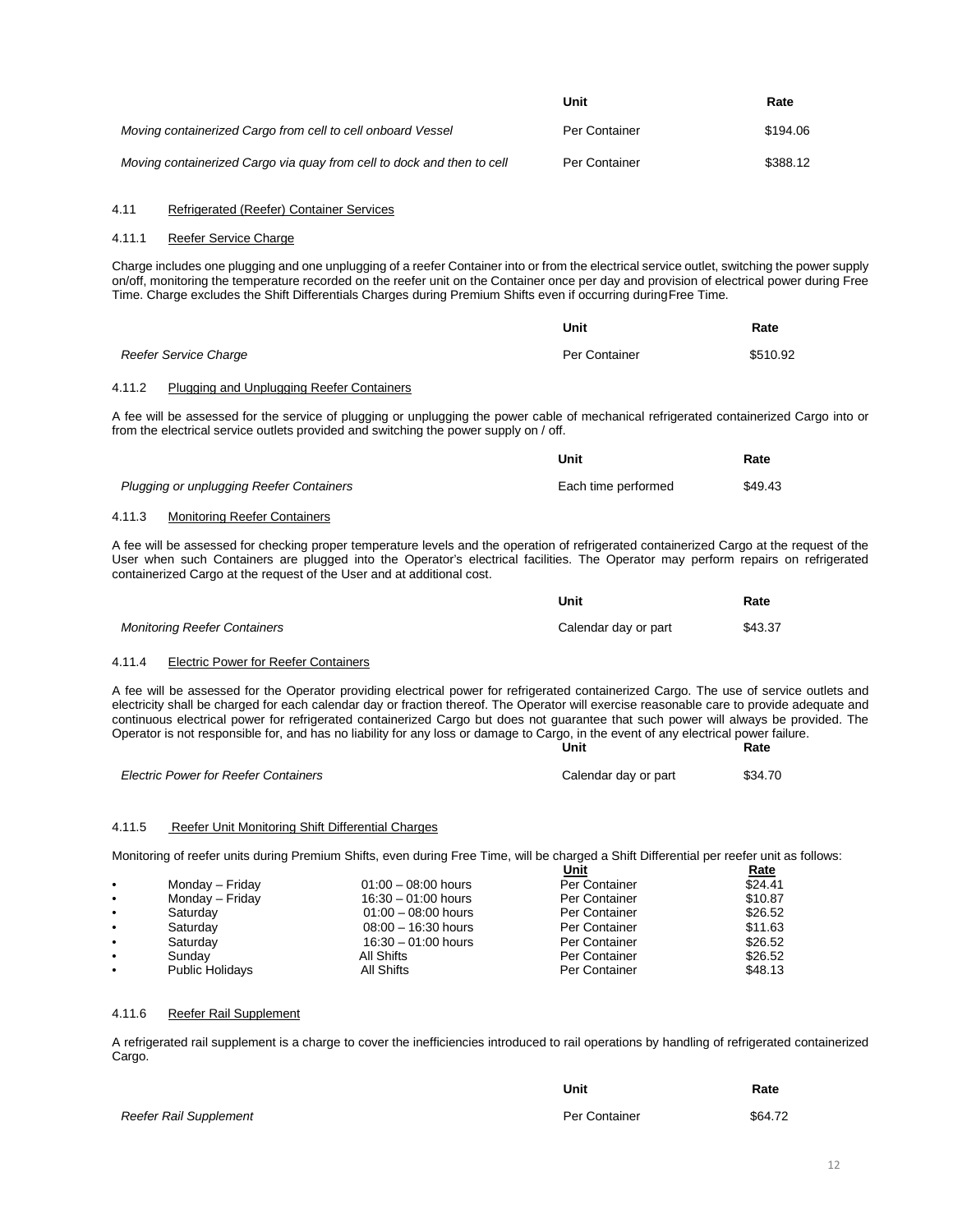#### 4.11.7 Railcar Refrigerated Containerized Cargo Cabling

A railcar refrigerated containerized Cargo cabling charge is a charge to the railroad for installation or removal of reefer cables and generator set.

|           | Unit     | Rate     |
|-----------|----------|----------|
| Unloading | Per move | \$96.43  |
| Loading   | Per move | \$194.06 |

#### 4.11.8 Early/Late Container Receival

The Operator is able to receive export Containers outside of the normal export receiving window subject to the following charge:

|                               | Unit          | Rate     |
|-------------------------------|---------------|----------|
| Early/Late Container Receival | Per Container | \$190.63 |

Additional monitoring, electric power supply and Container Demurrage charges apply until the start of normal receiving window for the outbound Vessel, at which point the charges will be covered by the Reefer Service Charge to the shipping line.

# 4.12 Rail Sorts Surcharge

A rail sort surcharge is a fee to cover any sorts in excess of the four (4) free import destination sorts included in the rail thruput.

|                      | Unit          | Rate    |
|----------------------|---------------|---------|
| Rail Sorts Surcharge | Per Container | \$30.55 |

## 4.13 Heavy Rail Container Surcharge

An overweight surcharge shall be applicable for any 20' Container exceeding 23,995 kg for 23.995 tonnes in gross weight (Cargo and Container tare). This surcharge is due to an increase in the number of heavy 20' Containers received for rail load and the related issues of longer dwell, limited availability of high stress rail cars, and equipment matching issues.

|                                                          | Unit          | Rate     |
|----------------------------------------------------------|---------------|----------|
| Heavy Rail Container Surcharge                           | Per Container | \$183.09 |
| 4.14<br>Tanks and Non-Standard Containers Rail Surcharge |               |          |

Surcharge due to additional capacity required to handle this type of equipment on the rail and impact on the terminal dwell time

|                                                  | Unit    | Rate     |
|--------------------------------------------------|---------|----------|
| Tanks and Non-Standard Containers Rail Surcharge | Per TEU | \$398.04 |

#### 4.15 EDI or Waybill Errors

This item refers to re-work of Containers which may be necessary due to billing errors (EDI or waybill) between a shipping line and their rail provider. Billing errors may require the removal of Containers from a loaded rail track, interfere with the release of a loaded track and cause unnecessary delays to other customers. Any rehandles required will be billed in addition to the EDI/Waybill error charge.

|                              | Unit          | Rate     |
|------------------------------|---------------|----------|
| <b>EDI or Waybill Errors</b> | Per Container | \$305.11 |

#### 4.16 Equipment Change of Status Charge

Equipment change of status charges are charges assessed on any containerized Cargo received on dock where the booking is subsequently rolled to the next Vessel, the port of discharge is changed or there is any status change to the containerized Cargo and OOG Cargo. This is in addition to any Demurrage levied but includes up to 2 yard re-handles, if more re-handles are required they will be quoted on a case by case basis.

|                                   | Unit          | Rate     |
|-----------------------------------|---------------|----------|
| Equipment change of status charge | Per Container | \$258.73 |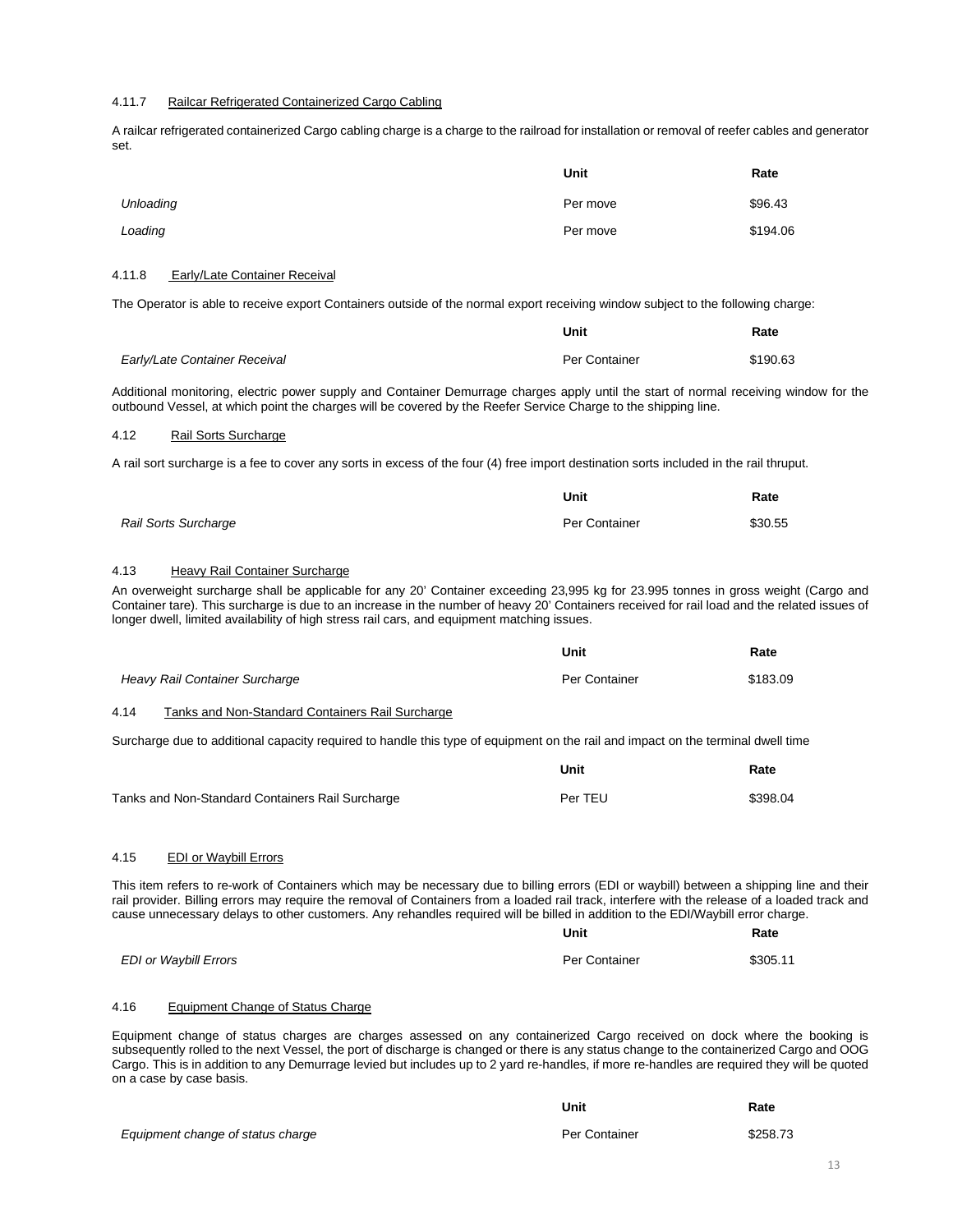#### 4.17 Sweep or Vacuum containerized Cargo

The fee for sweeping or vacuuming containerized Cargo covers the clearing and sweeping of dunnage or debris from containerized Cargo and / or the internal washing or steam cleaning of the containerized Cargo.

|                                        | Unit             | Rate           |
|----------------------------------------|------------------|----------------|
| Sweep or vacuum of containerized Cargo | 20 ft. Container | By arrangement |
|                                        | 40 ft. Container | By arrangement |

# 4.18 Application / Removal of Placard or Seal

The fee for applying or removing placards or seal covers the costs of removing or applying a placard or seal.

|                                      | Unit          | Rate    |
|--------------------------------------|---------------|---------|
| Applying or removing placard or Seal | Per Container | \$85.84 |

# 4.19 Supplying Placard or Seal

The fee for supplying a placard or seal covers the costs of the new placard for the old placard or seal.

|                   | Unit        | Rate    |
|-------------------|-------------|---------|
| Supplying placard | Per Placard | \$13.23 |

# 4.20 CBSA Charges

The Operator will assess a CBSA charge against containerized Cargo that is inspected by CBSA as follows;

If the containerized Cargo that has been inspected is a refrigerated containerized Cargo a charge as per 4.11 will also apply.

|                    | Unit                                       | Rate     |
|--------------------|--------------------------------------------|----------|
| CBSA Charge        | CBSA dockside exam                         | \$180.63 |
| CBSA Charge        | CBSA off dock exam (Export)                | \$349.04 |
| CBSA Charge        | CBSA off dock exam                         | \$252.63 |
| CBSA Charge        | CBSA Random Inspection from vessel or rail | \$57.37  |
| CBSA Charge        | Vessel/rail coming off the vessel or rail  | \$96.43  |
| <b>CBSA Charge</b> | <b>CBSA Paper holds</b>                    | \$129.38 |
| CBSA Charge        | CBSA radiation portal exam                 | \$290.46 |
| <b>CBSA Charge</b> | Large Scale Imaging (LSI) technology       | \$732.19 |

#### 4.21 Transport Canada Inspection

The Operator will assess a charge against containerized Cargo that is inspected by Transport Canada as follows;

|      |                                           | Unit                               | Rate     |
|------|-------------------------------------------|------------------------------------|----------|
|      | <b>Transport Canada Inspection charge</b> | <b>Transport Canada Inspection</b> | \$175.86 |
| 4.22 | Surveying                                 |                                    |          |

For an additional surveying fee, containerized Cargo may be made available in a safe location for inspection by surveyor(s). Surveyor(s) will be escorted to the location by an agent or employee of the Operator or the Port Authority. Machinery, if required, will be made available at the earliest convenience for use by the surveyor.

|               | Unit       | Rate     |
|---------------|------------|----------|
| Surveying Fee | Per Survey | \$300.00 |

**Unit**

#### 4.23 Empty Container Storage

Empty Container storage is the service of providing open or ground space in the Container Storage Area for empty Containers in idle status. Empty Containers will be accepted for storage at the Terminal only if there is sufficient designated space available to accommodate them.

Empty Containers accepted for storage will be assembled in a block stow configuration separated by owner, size and general type only. Normal retrieval of Containers will be on the basis of first Container available. Requests to redeliver specific Containers which may result in the need to dig within the storage pile will be assessed a Container handling charge for each additional Container move required.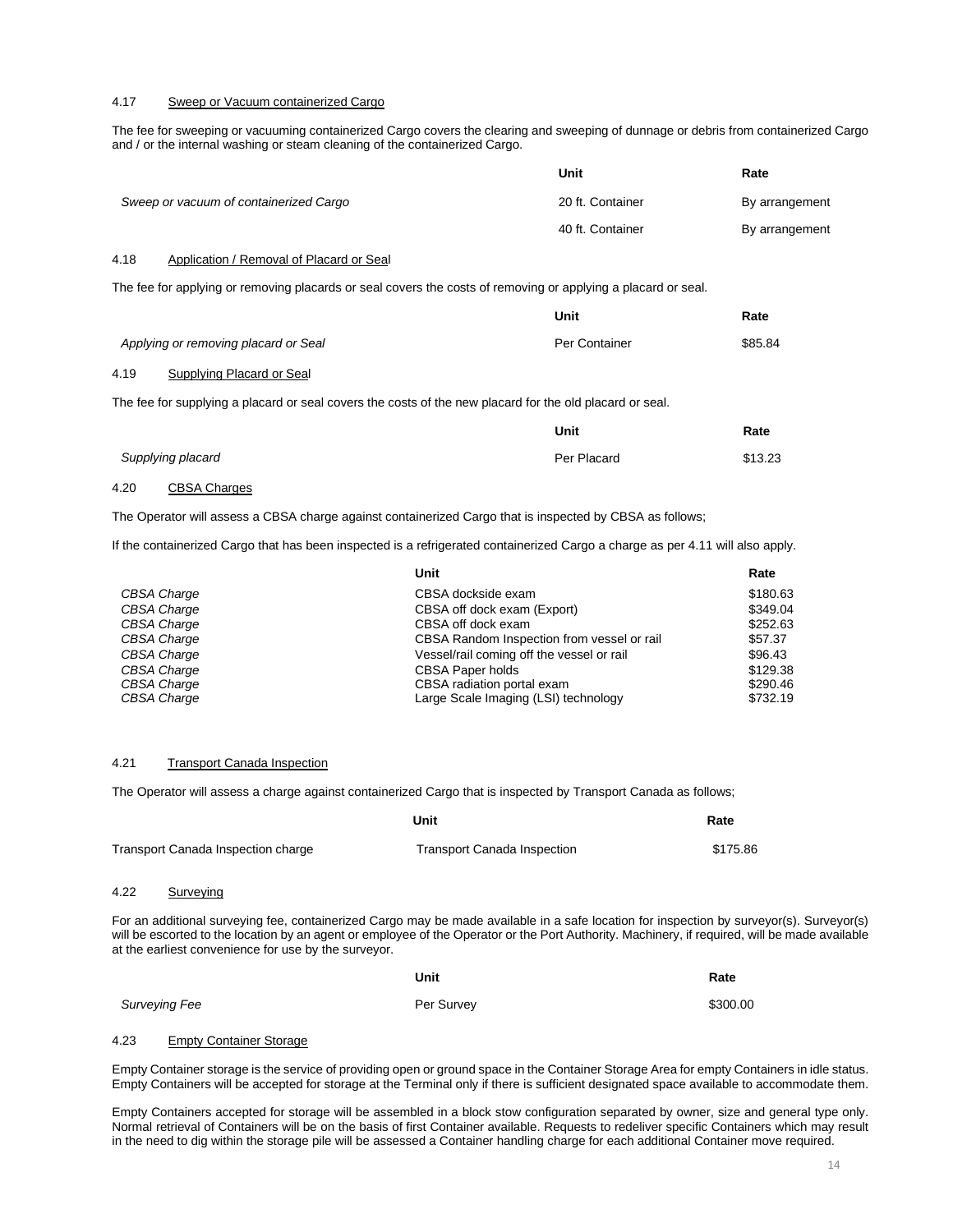Storage charges for empty Containers are payable from the time of delivery to a Container Storage Area, shall be invoiced each month and shall be calculated according to the number of Containers in storage each day of the month covered by the invoice.

In the event of non-payment for the storage or evacuation of empty Containers, or in the event of insolvency of a Customer or other User that provided empty Containers to the Terminal, the Operator shall have a general lien over the empty Containers in accordance with the provisions of clauses 7.7 to 7.11 of the Conditions, including, without limitation, the right to sell the empty Containers that are subject to the lien by public auction or private sale without notice to the User or owner of the empty Containers.

The reporting of damage to Containers on EIRs is limited to obvious external damage that can be readily seen by the human eye. Normal wear and tear, such as minor scrapes, dents and bruises which do not interfere with the serviceability of the equipment, and hidden damage which cannot be seen at the time the inspection is made (such as hairline cracks, pin holes, etc.) and the condition of floors and the undercarriage of Containers are specifically excluded.

|                                    | Unit        | Rate     |
|------------------------------------|-------------|----------|
| <b>Empty Container storage fee</b> | TEU per day | \$129.38 |

#### 4.24 Empties Management System (EMS)

Charges for evacuation of empty Containers over and above the empty pool allowances once the total empties on site for all shipping lines exceed 25% of the Terminal yard capacity. **Unit Rate**

|                                                         | -----                | .             |
|---------------------------------------------------------|----------------------|---------------|
| One-Way Trucking cost to off-site depot Gate Charge and | Container Per<br>Per | \$281.17      |
| Re-handles as applicable                                | Container            | As per tariff |

The following steps will apply to evacuate empties:

Step 1 –Customer or other User will be asked to evacuate excess empties on the next scheduled Vessel or remove the Containers from the Terminal by making their own transport arrangements no later than the arrival of the next Vessel where that Customer has Containers. If after 1 (one) Business Day no confirmation has been received from the Customer or other User, the Terminal will proceed to step 2.

Step 2 – The Operator will, at the Customer's or other User's expense evacuate the empties by truck to off-site empty depots. Those shipping lines that have agreements in place with specific empty depots are advised to inform DP World customer service team so those depots can be prioritized. If the specified depots are not able to receive empties or for whatever reason empties cannot be evacuated by truck (for example but not limited to lack of truck capacity), the Terminal may, at the Operator's sole discretion, proceed to step 3.

Step 3 – The Terminal will proceed to evacuate the empties by barge to Duke Point terminal in Nanaimo, Vancouver Island. Barge and storage charges in Nanaimo will apply as per DP World Nanaimo public tariff available on our website.

### 4.25 Demurrage

Following the expiry of any applicable Free Time, all containerized Cargo is subject to Demurrage. Demurrage rates are assessed on and including any part or partial days. Demurrage may be prorated for containerized Cargo with multiple Bills of Lading or Waybills and multiple parties being charged may be provided. The basis for proration will be calculated on the basis of the measurement of the Cargo.

The earliest receiving date applicable for an Export rail containerized Cargo is seven (7) calendar days prior to a Vessel's cut-off and for an Export truck containerized Cargo is three (3) working days prior to Vessel cut-off.

The Free Time on all Exports shall be seven (7) calendar days prior to the date of the applicable Vessel's actual arrival.

The Free Time on all Imports shall be calculated as follows:

| <b>Truck</b> | All Imports received for truck shall have three (3) gate working days Free Time following Vessel release<br>which is usually after the Vessel completion.                                                                                                                                                                      |
|--------------|--------------------------------------------------------------------------------------------------------------------------------------------------------------------------------------------------------------------------------------------------------------------------------------------------------------------------------|
| Rail         | All Imports received by rail shall have three (3) calendar days Free Time following the day the Vessel that<br>unloaded the containerized Cargo is released, which is usually the Vessel completion date, provided, that<br>where rail containerized Cargo are pre-cleared or traveling in bond & no holds are placed on them. |
| <b>CBSA</b>  | All Imports received subject to CBSA examination shall have three (3) working days Free Time following<br>return of the containerized Cargo from customs exam or any removal of customs hold, as applicable. The<br>days include day of delivery or day hold is removed.                                                       |

The Free Time only applies to Containers that are loaded or discharged from a Vessel.

Demurrage on Import containerized Cargo, including empty Import containerized Cargo, is paid as follows: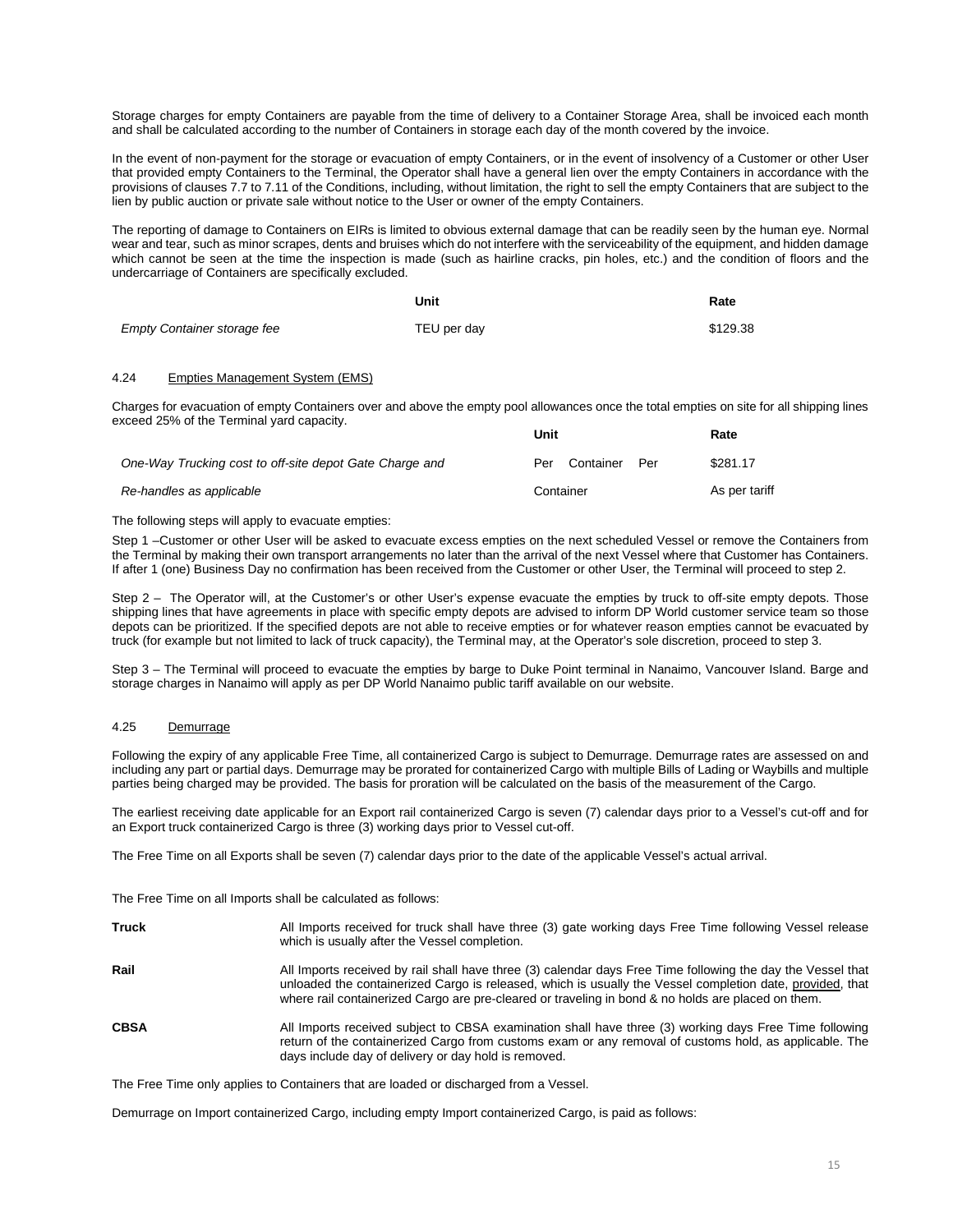|                                                                                       | Unit        | Rate     |
|---------------------------------------------------------------------------------------|-------------|----------|
| First five (5) calendar days following Free Time (including day of receipt)           | TEU per day | \$149.38 |
| Everyday thereafter                                                                   | TEU per day | \$284.35 |
| Demurrage on Export containerized Cargo, including empty Exports, is paid as follows: |             |          |
| First seven (7) calendar days following Free Time (including days of receipt)         | TEU per day | \$45.19  |
| Everyday thereafter                                                                   | TEU per day | \$117.17 |

Demurrage is due and payable on a joint and several basis by the User, Cargo Owner and the Customer that carried the containerized Cargo in the case of an Import shipment, or the Customer that was scheduled to carry the containerized Cargo in the case of an Export shipment.

After thirty (30) calendar days, the Customer, Cargo Owner or other User, as applicable, must have the written authorization of the Operator to keep the containerized Cargo on the Terminal and beginning on the thirty first (31st) day such containerized Cargo, at the Operator's sole option, shall be (a) returned to the Customer, Cargo Owner or other User, as applicable; (b) subject to all applicable Demurrage; (c) considered Abandoned Cargo and assessed a penalty in accordance with Section 4.34 (Abandoned Cargo and Containers); and/or (d) subject to a lien and the power of sale in accordance with clauses 7.7 to 7.11 of the Conditions.

#### 4.26 Dangerous and Hazardous Cargo

The acceptance, handling or storage of explosives or excessively inflammable or Hazardous Cargo will be (a) subject to obtaining prior written approval from the Port Authority and the Operator, (b) subject to making prior special written arrangements with the Operator, (c) governed by the rules and regulations of the *Transportation of Dangerous Goods Act, 1992*, S.C. 1992, c. 34 and any other applicable Federal or Provincial laws and regulations, and (d) the provisions this Tariff and clause 9.11 of the Conditions. The Operator, at its discretion, may assess additional charges for handling Hazardous Cargo (e.g., disposal fees, equipment costs, costs associated with contracting appropriate safety personnel such as firefighters or medical staff) in addition to the rates defined in this Tariff and it may refuse to handle any Cargo or provide storage, which in its sole judgment could cause damage to human health, other Cargo or property.

Hazardous Cargo must be presented in accordance with International Maritime Organization ("**IMO**") regulations and a detailed description of the Hazardous Cargo, including its IMO code and rating must be provided to the Operator in writing and in advance by the User presenting the Hazardous Cargo.

|                                                     | Unit          | Rate     |
|-----------------------------------------------------|---------------|----------|
| Extra services required in handling Hazardous Cargo | N/A           | M/E      |
| Surcharge for handling Hazardous Cargo              | Per Container | \$398.04 |

#### 4.27 Tank Containers Surcharge

Surcharge for loading or unloading tank Containers to/from Vessels. Additional charges apply if the tank Container is loaded to rail and is heavy (as per items 4.14 and 4.15).

|                                 | Unit          | Rate     |
|---------------------------------|---------------|----------|
| <b>Tank Container Surcharge</b> | Per Container | \$398.04 |

#### 4.28 Security Surcharge

The Operator will assess a security charge against each laden containerized Cargo passing through the Terminal (i.e., Imports and Exports) or Transshipment. Security surcharge will not be assessed on an empty Container except when the Container is carried as chargeable freight

|                              | Unit      | Rate   |
|------------------------------|-----------|--------|
| Container security surcharge | Laden TEU | \$3.60 |

#### 4.29 Fuel Surcharge

The Operator will assess a fuel surcharge against containerized Cargo, provided, that the fuel surcharge will only apply once the crude oil price as per the WTI exceeds \$100 per barrel. The rate will be set on a quarterly basis based on the previous quarters' average crude price per the WTI. **Unit Rate**

| Fuel surcharge for when crude price is between \$100.00 - \$115.00 | <b>Full Container</b> | \$2.90 |
|--------------------------------------------------------------------|-----------------------|--------|
|                                                                    | M.T. Container        | \$1.70 |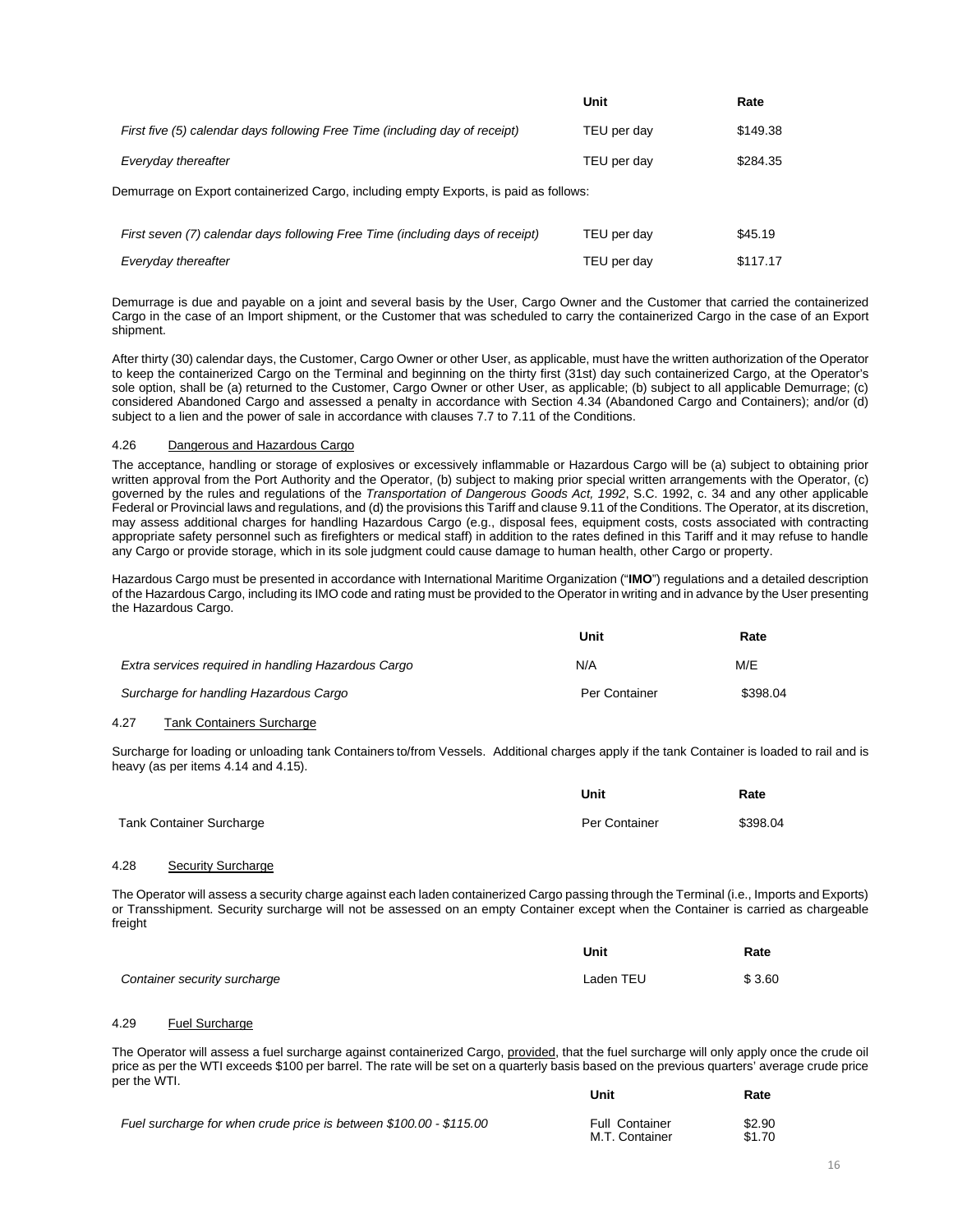| Fuel surcharge for when crude price is between \$115.01-\$130.00 | <b>Full Container</b><br>M.T. Container | \$4.10<br>\$2.50 |
|------------------------------------------------------------------|-----------------------------------------|------------------|
| Fuel surcharge for when crude price is between \$130.01-\$145.00 | <b>Full Container</b><br>M.T. Container | \$5.40<br>\$3.20 |
| Fuel surcharge for when crude price is between \$145.01 - \$160  | <b>Full Container</b><br>M.T. Container | \$6.60<br>\$4.00 |

# 4.30 Verified Gross Mass (VGM) Service

The service of weighing containerized Cargo on a certified scale and provision of a VGM weight. Service includes placing the containerized Cargo on the scale, issuing a scale ticket after each weighing and placing the Cargo into the appropriate section, ready to load to the Vessel.

Container scales used in this service are calibrated and serviced by technicians approved by Measurement Canada. VGM information for Export Containers will be updated in Express prior to Vessel loading and VGM certificate will be issued to the shipper for recording purposes.

The Terminal may have limitations for this service and reserves the right to set up appointments based on volume, ERD, cut offs and other operation requirements

|                                    |                                                                                                                                                                                                                                                                                                                                                                                                                                                                                                                                      | Unit                                          | Rate                           |
|------------------------------------|--------------------------------------------------------------------------------------------------------------------------------------------------------------------------------------------------------------------------------------------------------------------------------------------------------------------------------------------------------------------------------------------------------------------------------------------------------------------------------------------------------------------------------------|-----------------------------------------------|--------------------------------|
| Verified Gross Mass (VGM) Service  |                                                                                                                                                                                                                                                                                                                                                                                                                                                                                                                                      | Per scale ticket                              | \$291.23                       |
| 4.31                               | VGM Information Received After Vessel Cut-Off                                                                                                                                                                                                                                                                                                                                                                                                                                                                                        |                                               |                                |
|                                    | Charge for VGM Information Received After Vessel Cut-Off                                                                                                                                                                                                                                                                                                                                                                                                                                                                             | Unit                                          | Rate                           |
| fee                                |                                                                                                                                                                                                                                                                                                                                                                                                                                                                                                                                      | Per Container                                 | \$90.00                        |
| 4.32<br>Minor Damage               |                                                                                                                                                                                                                                                                                                                                                                                                                                                                                                                                      |                                               |                                |
|                                    | Notwithstanding the Operator's other rights and obligations under this Tariff and the Conditions, the Operator, at its sole discretion, may<br>assess a charge against any User that damages the Operator's property or the Terminal. Any charge so assessed is without prejudice and<br>in addition to the Operator's other rights or remedies under this Tariff and the Conditions to recover their actual loss.                                                                                                                   |                                               |                                |
| Minor damage                       |                                                                                                                                                                                                                                                                                                                                                                                                                                                                                                                                      | Per Incidence                                 | \$194.06                       |
| 4.33<br><b>Security Breaches</b>   |                                                                                                                                                                                                                                                                                                                                                                                                                                                                                                                                      |                                               |                                |
|                                    | Notwithstanding the Operator's other rights and obligations under this Tariff and the Conditions, the Operator, at its sole discretion, may<br>assess a charge against any User each time that User breaches any of the Operator's security rules and regulations.                                                                                                                                                                                                                                                                   |                                               |                                |
| Security breach                    | Unit<br>Per Incidence (First Offence)                                                                                                                                                                                                                                                                                                                                                                                                                                                                                                | Per Incidence (Second Offence)                | Rate<br>\$645.54<br>\$1,936.57 |
| 4.34                               | Abandoned Cargo and Containers                                                                                                                                                                                                                                                                                                                                                                                                                                                                                                       |                                               |                                |
|                                    | Notwithstanding the Operator's other rights and obligations under this Tariff, the Operator, at its sole discretion, may assess a charge against<br>any User or Customer that leaves Abandoned Cargo at the Terminal. Any charge so assessed is without prejudice and in addition to the<br>Operator's other rights or remedies under this Tariff or the Conditions, including, without limitation, the rights set out in clause 7.7, 7.8 and 7.9 of<br>the Conditions and Section 9.3 (Compulsory Removal of Cargo) of this Tariff. |                                               |                                |
| Abandoned Cargo                    | Unit                                                                                                                                                                                                                                                                                                                                                                                                                                                                                                                                 | Per Container or unit of Cargo, as applicable | Rate<br>\$6457.65              |
| 4.35<br><b>Container Off Hires</b> |                                                                                                                                                                                                                                                                                                                                                                                                                                                                                                                                      |                                               |                                |
|                                    | The fee for requesting that a Container go off hire is calculated and billed as 2 terminal rehandles.                                                                                                                                                                                                                                                                                                                                                                                                                                |                                               |                                |
| <b>Container Off Hire</b>          | Unit<br>Per Off Hire                                                                                                                                                                                                                                                                                                                                                                                                                                                                                                                 |                                               | Rate<br>\$192.83               |
| 4.36                               | <b>Backward Facing Containers</b>                                                                                                                                                                                                                                                                                                                                                                                                                                                                                                    |                                               |                                |

The fee is for discharging any Container that is placed in the wrong direction on the Vessel at the load port.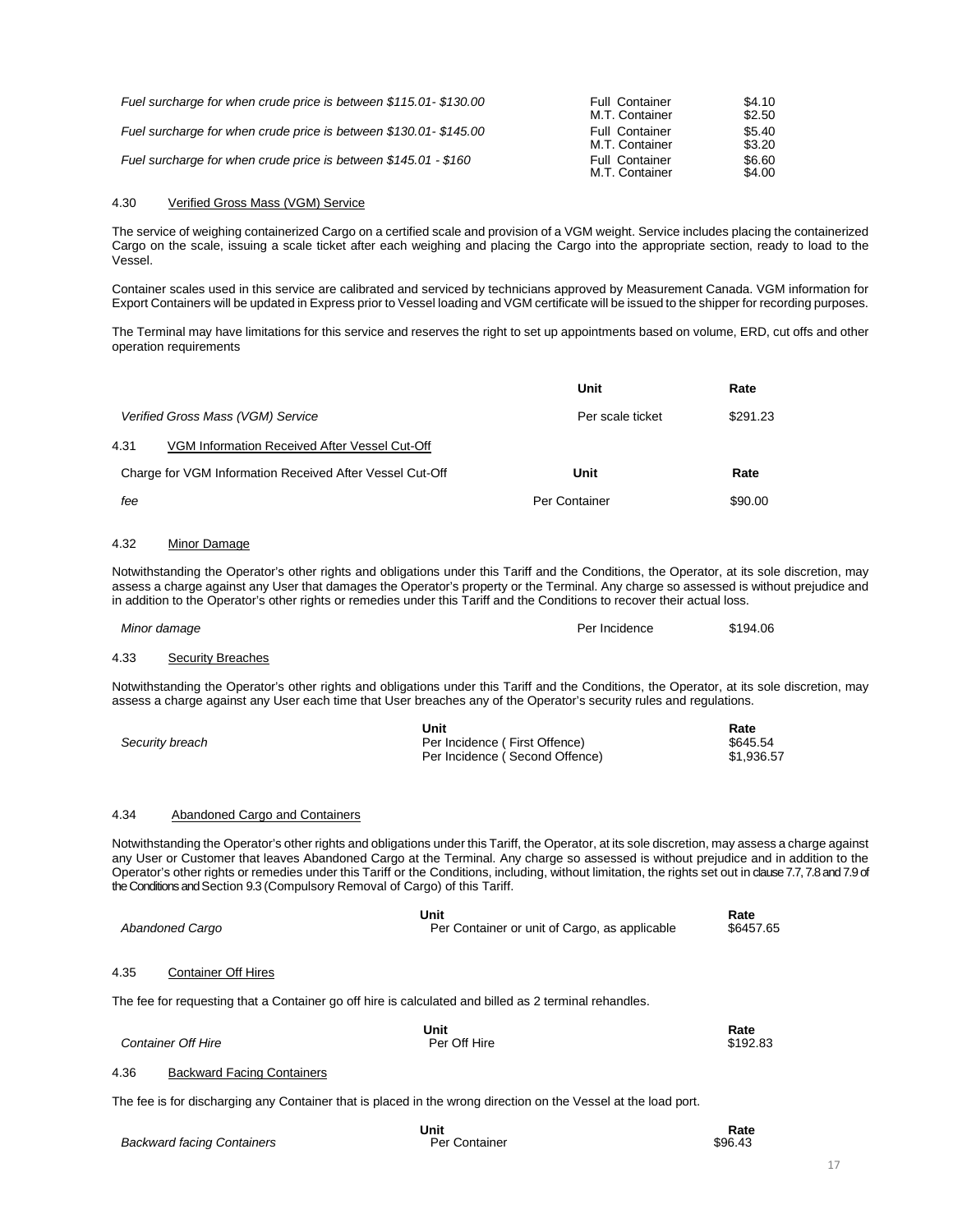#### 4.37 Expedited Rail Service

An expedited rail service (ERS) is available for. Montreal and Toronto. This service provides rail priority service with delivery of Cargo within 24 hours of Vessel completion, subject to rail car availability.

| <b>Expedited Rail Service</b>                                                                       | Unit<br>Per Container | Rate<br>\$341.71 |
|-----------------------------------------------------------------------------------------------------|-----------------------|------------------|
| Local Rush<br>4.38                                                                                  |                       |                  |
| Fee for delivering Containers while the Vessel is still working, provided it is a gate working day. |                       |                  |
|                                                                                                     | Unit                  | Rate             |
| Local Rush                                                                                          | Per Container         | \$427.14         |
| 4.39<br><b>Digital Photographs</b>                                                                  |                       |                  |
|                                                                                                     | <b>Unit</b>           | Rate             |
| <b>Digital Photographs</b>                                                                          | Per Container         | \$42.74          |

#### 4.40 Early/Late Container Receival

The Operator is able to receive export Containers (Dry or Reefer) outside of the normal export receiving window subject to the following charge:

|                               | Unit          | Rate     |
|-------------------------------|---------------|----------|
| Early/Late Container Receival | Per Container | \$190.63 |

# 4.41 COVID-19 Cost Recovery Fee (Effective January 1, 2021 on a temporary basis)

COVID-19 cost recovery fee is applicable to Cargo and empty Containers handled at the Terminal. This fee is intended to offset costs of additional safety measures at the Terminal including but not limited to additional personal protective equipment and increased cleaning protocols for buildings, common areas and equipment. Please note that this fee is temporary while restrictions imposed by applicable regulatory authorities remain in place and the fee will be reassessed once the COVID-19 pandemic is deemed concluded by applicable regulatory authorities. The COVID-19 cost recovery fee is payable on a joint and several basis by:

- (a) The User requesting the Services for the Cargo or empty Container;
- (b) The Customer responsible for carrying the Cargo or empty Container from or to the Terminal;
- (c) The Cargo Owner or the owner of the empty Container; and
- (d) The entity that issued a Bill of Lading or Waybill in respect of the Cargo or empty Container.

|                            | Unit    | Rate   |
|----------------------------|---------|--------|
| COVID-19 Cost Recovery Fee | Per TEU | \$3.95 |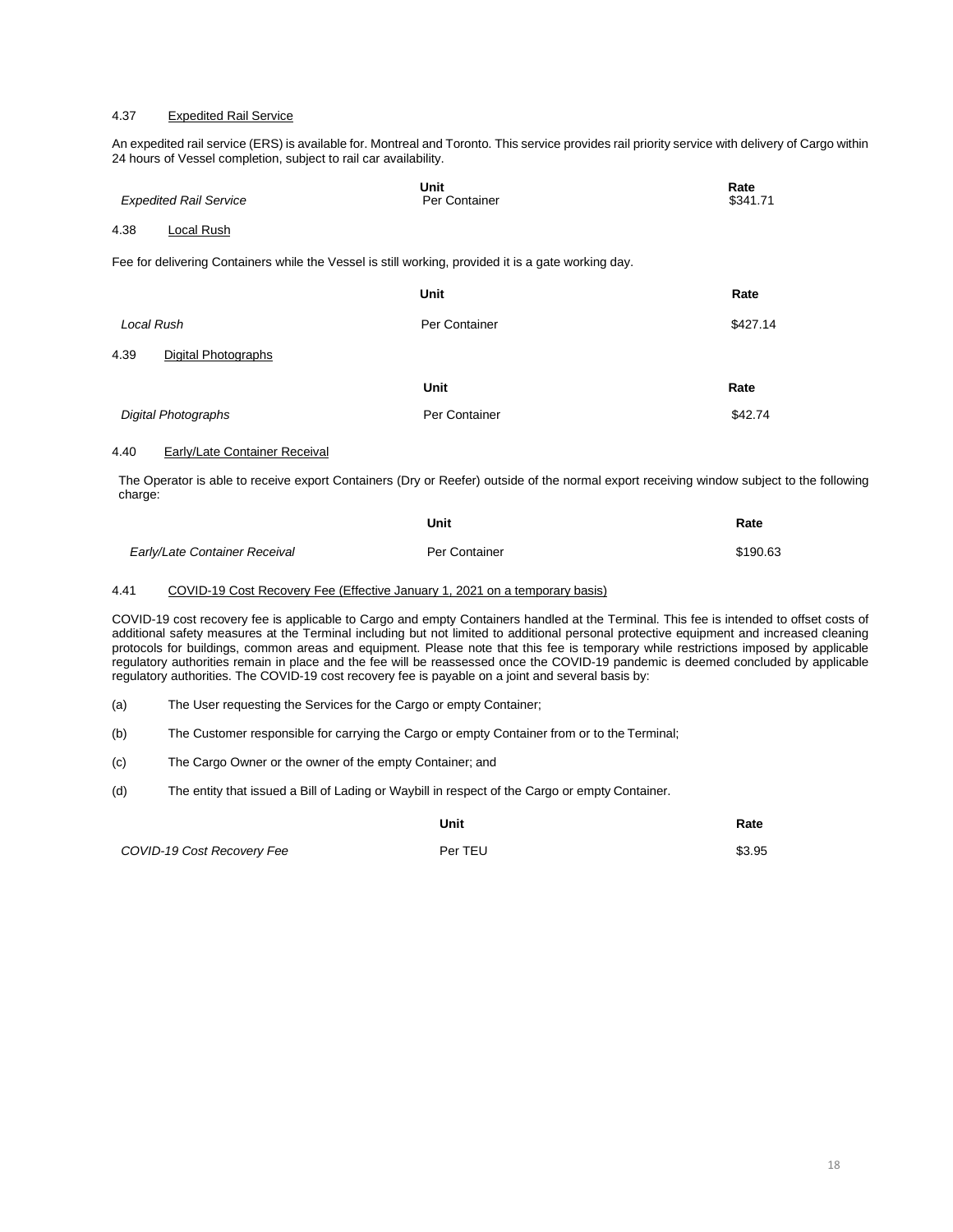# <span id="page-18-0"></span>**5. NON-CONTAINERIZED CARGO**

#### 5.1 Unitized Cargo

Unitized Cargo rates set forth below shall apply to non-containerzied Cargo that fulfills the following conditions:

- (a) The non-containerized Cargo must be in small packages or units which are wrapped and/or strapped together on a pallet.
- (b) The pallet must be a device on the deck of which a quantity of non-containerized Cargo can be assembled to or from a unit load for the purpose of transporting it, or of handling or stacking it with the assistance of mechanical equipment. The overall height and dimension of the pallet should be reduced to the minimum compatible with handling by forklift trucks and pallet trucks.
- (c) The unitized non-containerized Cargo unit must not be more than 2,500 kilograms in weight or four cubic meters in measurement and the longest side of the unitized non-containerized Cargo must not be more than twometers.
- (d) The unitized non-containerized Cargo must be discharged or loaded with the aid of forklift trucks on-board and on wharf.

## 5.2 Loose Non-containerized Cargo

All non-containerized Cargo that does not meet the conditions set forth in Section 5.1 (Unitized non-containerized Cargo) shall be charged the loose non- containerized Cargo rates set forth below.

|                                  | Unit | Rate for stuffing into Container or<br>destuffing from Container                             | handling of Cargo on<br>Rate for<br><b>Terminal</b> |
|----------------------------------|------|----------------------------------------------------------------------------------------------|-----------------------------------------------------|
| Unitized non-containerized Cargo | W.T. | \$49.96                                                                                      | \$49.96                                             |
| Unitized non-containerized Cargo | M.T. | \$44.01                                                                                      | \$44.01                                             |
| Loose non-containerized Cargo    | W.T. | \$63.03                                                                                      | \$63.03                                             |
| Loose non-containerized Cargo    | M.T. | \$55.89                                                                                      | \$55.89                                             |
|                                  |      |                                                                                              |                                                     |
|                                  | Unit | Rate for loading from a Vessel onto a Rate for unloading from truck or rail<br>truck or rail | onto a Vessel                                       |
| Unitized non-containerized Cargo | W.T. | \$63.03                                                                                      | \$44.01                                             |
| Unitized non-containerized Cargo | M.T. | \$49.96                                                                                      | \$38.07                                             |
| Loose non-containerized Cargo    | W.T. | \$82.04                                                                                      | \$44.01                                             |

## 5.3 Direct Transfers

A direct transfer is the delivery of Export non-containerized Cargo directly to a Vessel's hook, or the delivery of Import non- containerized Cargo from a Vessel's hook to a User onto another Vessel, truck, railcar or other mode of transport arranged by the User and which are received onto such transport. If for any reason non-containerized Cargo for direct transfer are landed on the quay and/or stacked in the open yard, full handling charges shall apply.

The Operator's prior approval must be obtained prior to a direct transfer and the Operator reserves the right to refuse direct transfer service of all or parts of a shipment at its sole opinion.

The direct transfer rates do not include any wharf checking service, but do include:

- (a) the ordering in and out of the dock of railway cars or motor vehicles as required by instructions from the Vessels;
- (b) the positioning of open railway cars; and,
- (c) the discharge of non-containerized Cargo to another Vessel, truck, railcar or other mode of transport at the convenience of the Operator.
- 5.3.1 Responsibility, Liability and Indemnity for Direct Transfers

Where there is a direct transfer of non-containerized Cargo, the Operator shall not be responsible for (a) recording or verifying the quantity, quality, condition, marks or type of non-containerized Cargo discharged from or loaded; (b) delays in loading or discharging of the noncontainerized Cargo; (c) securing or unsecuring of the non-containerized Cargo to or from another Vessel, truck, railcar or other mode of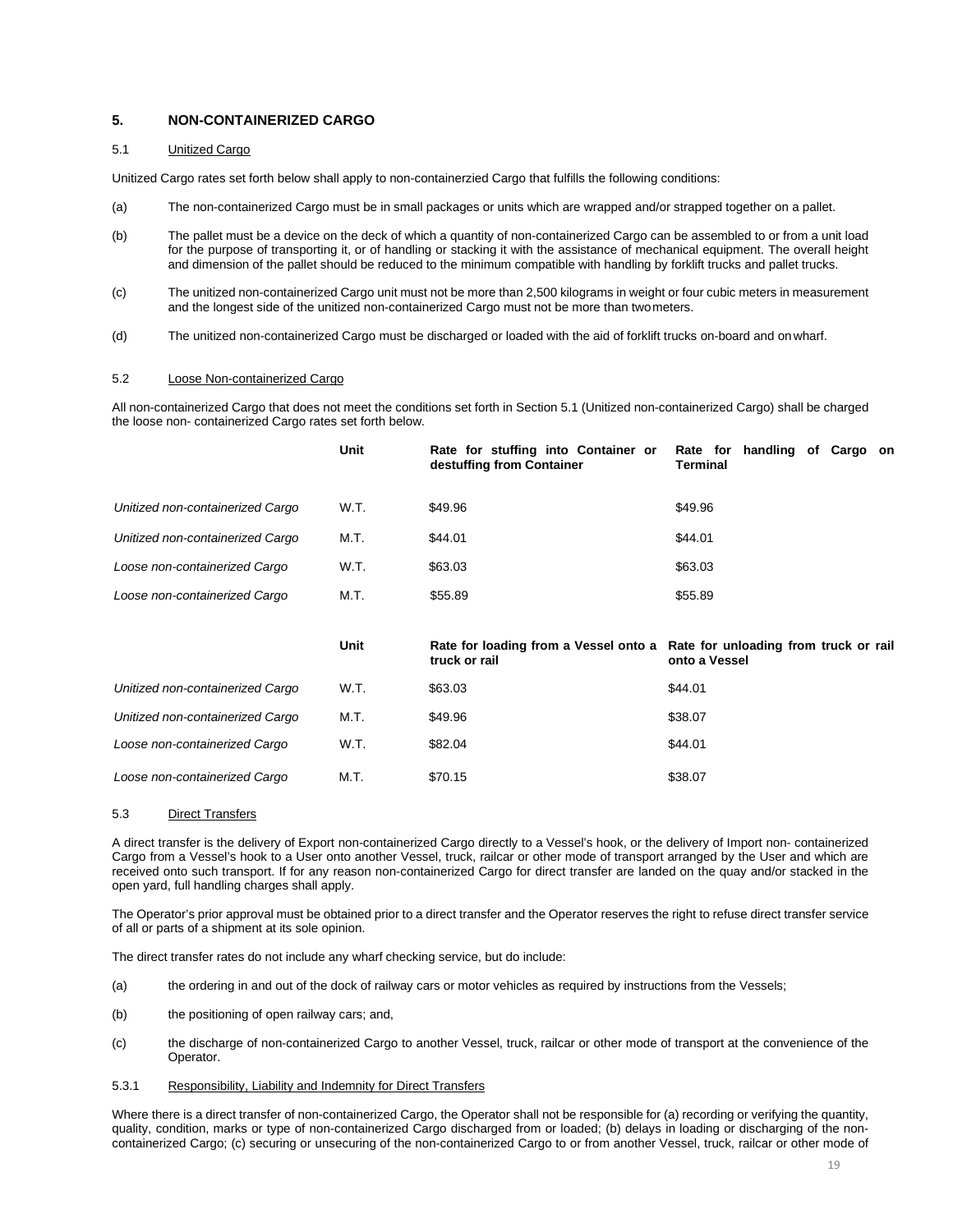transport; or (d) inspecting, checking or otherwise verifying the suitability of the non-containerized Cargo for transport by another Vessel, truck, railcar or other mode of transport.

In addition to the foregoing, where there is a direct transfer of non-containerized Cargo:

- (a) the Operator shall not be liable for any costs, expenses, damages or losses caused directly or indirectly by the loading of noncontainerized Cargo onto another Vessel, truck, railcar or other mode of transport, securing of non-containerized Cargo onto another Vessel, truck, railcar or other mode of transport, or any subsequent carriage and/or handling of the non- containerized Cargo following the direct transfer, even if such costs, expenses, damages or losses are caused by an act, omission or the negligence of the Operator; and
- (b) the User requesting the direct transfer shall indemnify and hold harmless the Operator against any costs, expenses, damages or losses including, but not limited to, physical damage to the property of the Operator, claims by third parties for physical damage and/or personal injury and/or consequential loss howsoever caused or occasioned as a result of the loading of non-containerized Cargo onto another Vessel, truck, railcar or other mode of transport, securing of non-containerized Cargo onto another Vessel, truck, railcar or other mode of transport, or any subsequent carriage and/or handling of the non-containerized Cargo following the direct transfer, even if such costs, expenses, damages or losses are caused by an act, omission or the negligence of the Operator.

| Direct transfer rates between a Vessel and a truck or rail            | Unit                   | Rate    |
|-----------------------------------------------------------------------|------------------------|---------|
| Non-containerized Cargo unloaded from a Vessel                        | Higher of W.T. or M.T. | \$32.13 |
| Non-containerized Cargo loaded onto a Vessel                          | Higher of W.T. or M.T. | \$32.13 |
| Direct transfer rates between one Vessel and another<br><b>Vessel</b> | Unit                   | Rate    |
| Cargo unloaded from a Vessel to another Vessel                        | Higher of W.T. or M.T. | \$32.13 |
| Cargo loaded onto a Vessel from another Vessel                        | Higher of W.T. or M.T. | \$32.13 |

#### 5.4 Non-containerized Cargo Demurrage

For non-containerized Cargo the Demurrage charge is calculated as the greater of the weight in W.T. times the daily rate or the measure in M.T. times the daily rate. The minimum charge for non-containerized Cargo Demurrage is \$100.00. Free-time for Non- containerized Cargo is five (5) working days prior to the scheduled loading for Export shipments and five (5) working days after completion of discharge in the case of Import shipments.

Demurrage is due and payable on a joint and several basis by the Cargo Owner and the Customer that carried the Non- containerized Cargo in the case of an Import shipment, or the Customer that was scheduled to carry the non-containerized Cargo in the case of an Export shipment. **Unit**

| Cargo | Higher of W.T. or M.T. | \$18.93 |
|-------|------------------------|---------|

## 5.5 Non-containerized Cargo Services

*5.5.1 Boarding*

Boarding is the process of making loose non-containerized Cargo so that it is unitized and the rates for boarding are determined at the time the services are to be performed.

#### *5.5.2 Bracing*

Bracing is the process of bracing unitized or loose non-containerized Cargo in a Container so that it is secure in the Container. The rates for bracing are determined at the time the services are to be performed.

#### *5.5.3 Covering Non-containerized Cargo*

Covering non-containerized Cargo is the process of covering non-containerized Cargo with a tarp or other weatherproof covering. The rates for covering are determined at the time the services are requested to be performed.

#### *5.5.4 Stenciling Non-containerized Cargo*

Stenciling non-containerized Cargo is the process of using a stencil board to place specific marks on non-containerized Cargo with ink or paint. The rates for stenciling non-containerized Cargo are determined at the time the services are to be performed.

#### *5.5.5 Labeling Non-containerized Cargo*

Labeling non-containerized Cargo is the process of applying a paper label supplied by the User or Customer on the non-containerized Cargo. The rates for labeling are determined at the time the services are to be performed.

**Rate**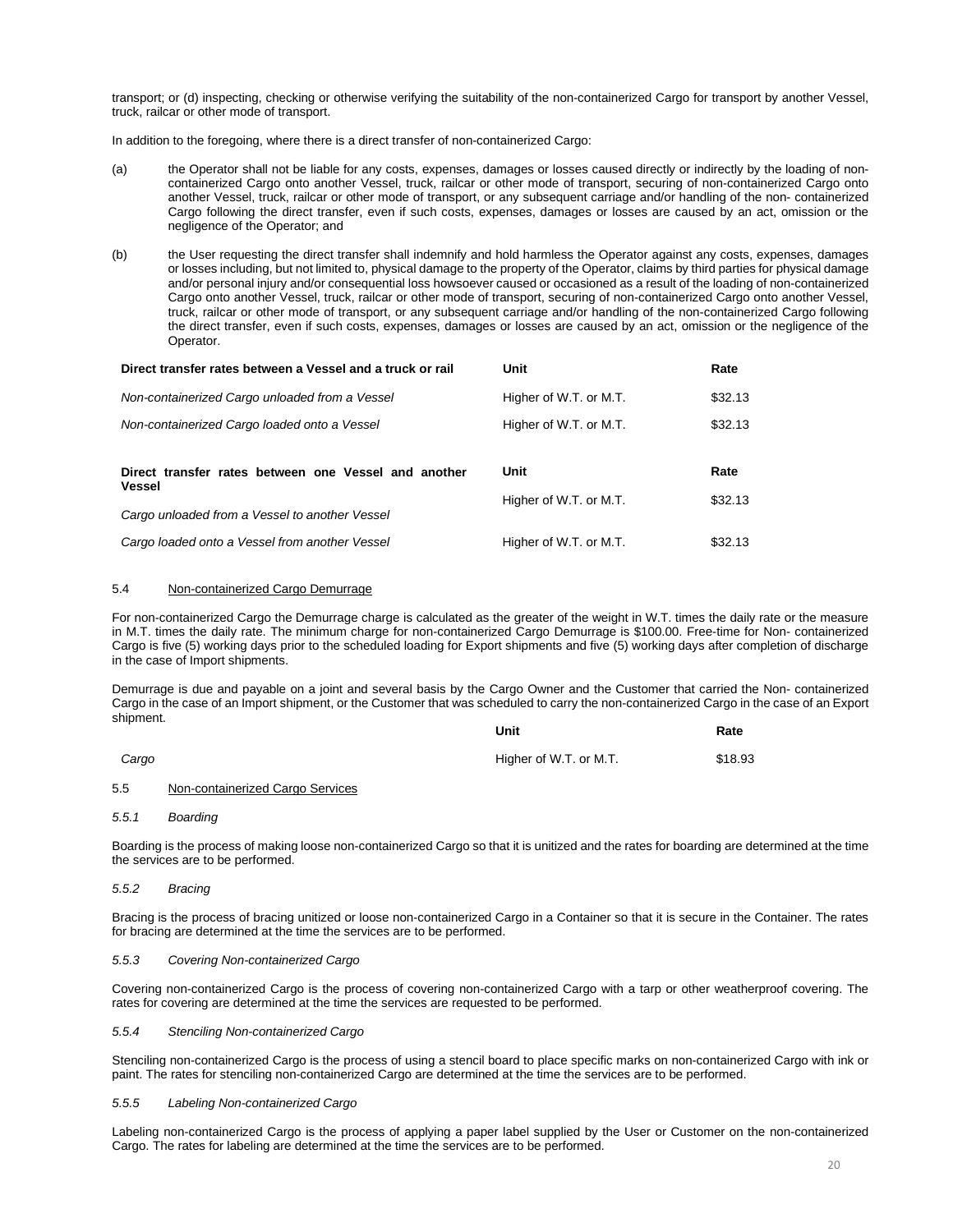## <span id="page-20-0"></span>**6. LABOUR AND EQUIPMENT CHARGES**

# 6.1 Straight Time and Shift Differentials

|                      | <b>Straight Time</b> |         |                | <b>Shift Differentials</b> |         |         |                      |  |
|----------------------|----------------------|---------|----------------|----------------------------|---------|---------|----------------------|--|
|                      | A<br>\$              | B<br>\$ | <u>c</u><br>\$ | $\frac{D}{\$}$             | E<br>\$ | E<br>\$ | $\overline{G}$<br>\$ |  |
| <b>Head Foreman</b>  | 143.58               | 165.12  | 29.98          | 32.22                      | 64.00   | 68.85   | 113.01               |  |
| Foreman              | 140.82               | 161.94  | 28.69          | 30.92                      | 61.42   | 66.26   | 110.42               |  |
| Longshoreman #1      | 92.52                | 106.40  | 21.31          | 22.94                      | 45.60   | 49.20   | 82.00                |  |
| Longshoreman #2      | 89.95                | 103.44  | 21.31          | 22.94                      | 45.60   | 49.20   | 82.00                |  |
| Longshoreman #3      | 89.37                | 102.78  | 21.31          | 22.94                      | 45.60   | 49.20   | 82.00                |  |
| Longshoreman #4      | 89.10                | 102.47  | 21.31          | 22.94                      | 45.60   | 49.20   | 82.00                |  |
| Longshoreman - Basic | 88.26                | 101.50  | 21.31          | 22.94                      | 45.60   | 49.20   | 82.00                |  |

A = Delay Rates

B = Extra Labour – Cost Plus (i.e., normal charge-out rate). C = Monday – Friday 1630 – 0100 Hrs.

 $D =$  Saturday 0800 - 1630 Hrs.

 $E =$  Monday – Friday 0100 – 0800 Hrs.

- $F =$  Saturday 1630 0800 Hrs; Sunday All Shifts.
- G = General Holidays All Shifts
- #1 = Tradesman (certified).

#2 = Dock Gantry Driver, Locomotive Engineer, Head Checker, Straddle Carrier Operator, Bulk Operator, Hatch Tender, Container Freight Station (CFS) Operations, Re-Load Operations, Container Heavy Lift Truck Driver (15,000 lb. & up, Top Pick, Side Handler, Reach Stacker).

#3 = Switchman, Paperman, Ship and Dock Mobile Equipment Operator (other than in classification 2 or 4), Lead Hand, Tradesman (uncertified).

#4 = Lift Truck Operator (14,000 lb. and under), Checker, Truck Driver (air brake certificate).

| ◬            |       | <u>B</u> | С      | <u>D</u> | Ε      |        | <u>G</u> | <u>ዘ</u> |       |
|--------------|-------|----------|--------|----------|--------|--------|----------|----------|-------|
| Head Foreman | 56.51 | 113.01   | 101.48 | 104.85   | 152.49 | 159.78 | 177.45   | 226.04   | 45.60 |
| Foreman      | 55.21 | 110.42   | 98.26  | 101.60   | 147.35 | 154.62 | 172.29   | 220.88   |       |
| Longshoreman | 41.00 | 82.00    | 72.94  | 75.43    | 109.39 | 114.80 | 127.90   | 163.98   |       |

# 6.2 Shift Extensions and Meal Hour Penalty Differentials

A = Monday – Friday 0800 – 1630 Hrs; 1 hr. shift extension and 1/2 hour meal penalty

- $B =$  Monday Friday 0800 1630 Hrs; 3 hr. min. 4 hr. max shift extension
- C = Monday Friday 1630 0100 Hrs; All shift extensions and 1/2 hr. meal penalty
- D = Saturday 0800 1630 Hrs; 1 hr. shift extension and 1/2 hr. meal penalty
- E = Monday Friday 0100 0800 Hrs; All shift extensions and 1/2 hr. meal penalty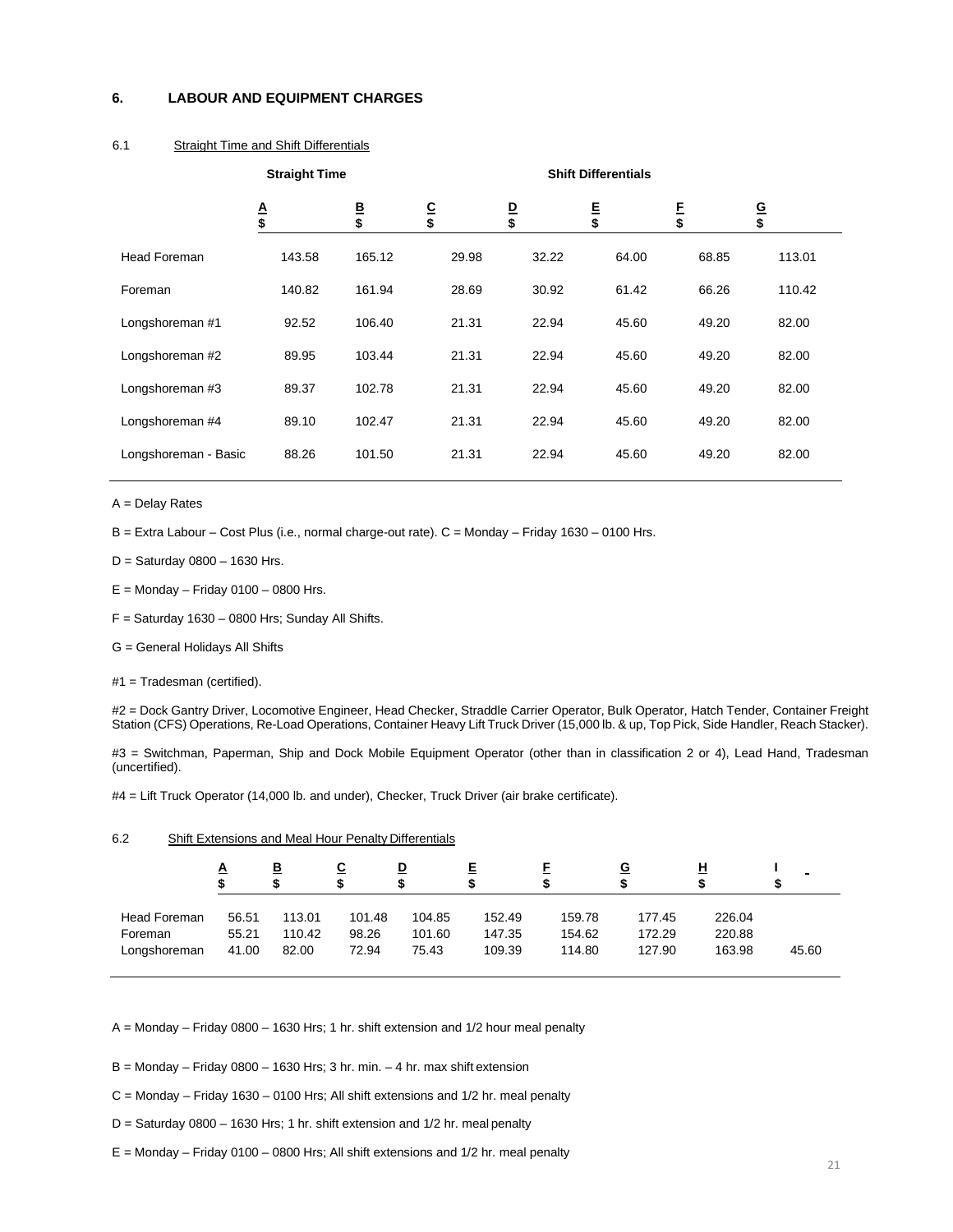F = Saturday 1630 – 0800 Hrs; Sunday All shifts; All shifts extension and 1/2 hr meal penalty

 $G =$  Saturday 0800 – 1630 Hrs; 3 hr. min. – 4 hr max shift extension

H = General Holidays – All shifts; All shift extensions and 1/2 hr. meal penalty I = Monday – Friday Dayshift; 0600 start to 0800

For longshore extensions in excess of 1 hour a meal allowance of \$15.00 is also charged.

*Note: these fees are correct AS OF THE DATE OF PUBLICATION OF THIS RATE SCHEDULE. These fees may be different based on the BC Marine Terminal Operators tariff applicable at the date of service.*

### 6.3 Equipment hire

|                                              | Unit                                    | Rate       |
|----------------------------------------------|-----------------------------------------|------------|
| Container Crane (use of one Container Crane) | Hour (Minimum charge is four (4) hours) | \$1.065.34 |

The period of hiring a Container Crane excludes the preparation and positioning time at the beginning of the period of hire and the shutdown time at the end of the period of hire.

Where a Container Crane is used for any period for which the operators are entitled to shift differential pay, the difference between the Straight Time costs and the shift differential costs for that period shall be charged to the User.

Where a User requests the use of a Container Crane and, after the Container Crane has been made available, fails to make use of the Container Crane, he shall be liable for all labour costs incurred.

|                                                         | Unit            | Rate      |
|---------------------------------------------------------|-----------------|-----------|
| Lift Trucks (under 3,629 kg)                            | Hour            | \$84.23   |
| Lift Trucks (between 3,629 kg and 7,258 kg) Lift Trucks | Hour            | \$162.32  |
| (between 7,258 kg and 13, 688 kg)                       | Hour            | \$186.74  |
| Lift Trucks (over 13,668 kg)                            | Hour            | \$309.98  |
| Rubber Tired Gantry (Minimum charge of four hours)      | Hour            | \$484.47  |
| Tractor                                                 | Hour            | \$64.72   |
| <b>Trailer Container and Cargo</b>                      | Hour            | \$32.97   |
| Trailer Twin 20 foot Container                          | Hour            | \$32.97   |
| Trailer 53 Foot Container                               | Hour            | \$32.97   |
| Spill Trailer                                           | Hour            | \$60.41   |
| Gangway Net (MOSH Certified) Rental Fee                 | Per Vessel Call | \$2500.00 |

*Note: these fees are correct AS OF THE DATE OF PUBLICATION OF THIS RATE SCHEDULE. These fees may be different based on the BC Marine Terminal Operators tariff applicable at the date of service.*

#### 6.4 Man-hour Rates and Equipment Rental

Charges for labour and for the rental of equipment shall be imposed for services in this Tariff charged according to M/E rates, and also for:

a) consolidating damaged Cargo for the purpose of inspection and re-coopering.

- b) cleaning or preparing cars, trucks or containerized Cargo for loading;<br>c) clearing Terminal of dunnage, stevedore gear and other equipment of
- c) clearing Terminal of dunnage, stevedore gear and other equipment or material; and, d) any other service not specified in this Tariff.
- any other service not specified in this Tariff.

*Note: these fees are correct AS OF THE DATE OF PUBLICATION OF THIS RATE SCHEDULE. These fees may be different based on the BC Marine Terminal Operators tariff applicable at the date of service.*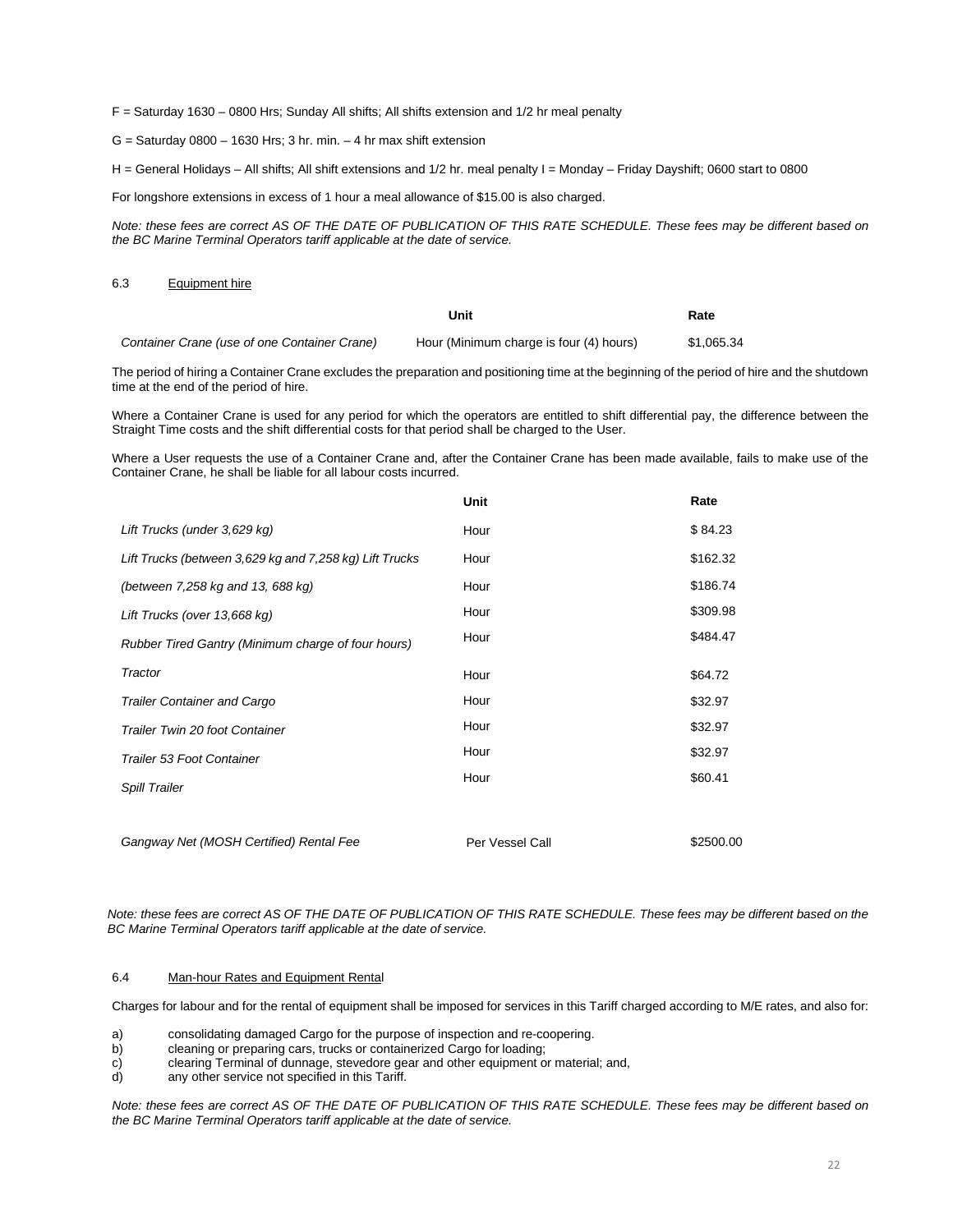# 6.5 Minimum Number of Labour Hours

Where the Operator furnished labour that is necessary for a specific service and the service is completed before the expiration of the minimum time defined in a Collective Agreement, the Customer or User requesting the service shall be charged the additional cost of labour at standby rates to account for the difference between time worked and minimum time.

*Note: these fees are correct AS OF THE DATE OF PUBLICATION OF THIS RATE SCHEDULE. These fees may be different based on the BC Marine Terminal Operators tariff applicable at the date of service.*

# 6.6 Overtime

Where Services are performed by persons working Overtime the Customer or User requesting the Services shall pay to the Operator any amount equal to the difference between Straight Time costs and Overtime costs for all labour and supervision according to man- hour rates. The Operator reserves the right to allocate gangs and decide whether or not Overtime should be worked.

Note: these fees are correct AS OF THE DATE OF PUBLICATION OF THIS RATE SCHEDULE. These fees may be different based on the BC Marine Terminal Operators tariff applicable at the date of service.

# 6.7 Foreman Turnaround

In times of labour shortage where a Vessel gang has been ordered but is not provided, the cost of the foremen ordered to supervise said gang(s) is chargeable at the appropriate shift delay to the Customer or User which requested the gang(s).

*Note: these fees are correct AS OF THE DATE OF PUBLICATION OF THIS RATE SCHEDULE. These fees may be different based on the BC Marine Terminal Operators tariff applicable at the date of service.*

# 6.8 Double Shifting

In times of labour shortage, where the option exists to double, extend or cover this shift using labour from the preceding and following shifts, labour may be employed at the discretion of the User subject to payment of incremental costs based on shift extension rates plus meal allowance.

*Note: these fees are correct AS OF THE DATE OF PUBLICATION OF THIS RATE SCHEDULE. These fees may be different based on the BC Marine Terminal Operators tariff applicable at the date of service.*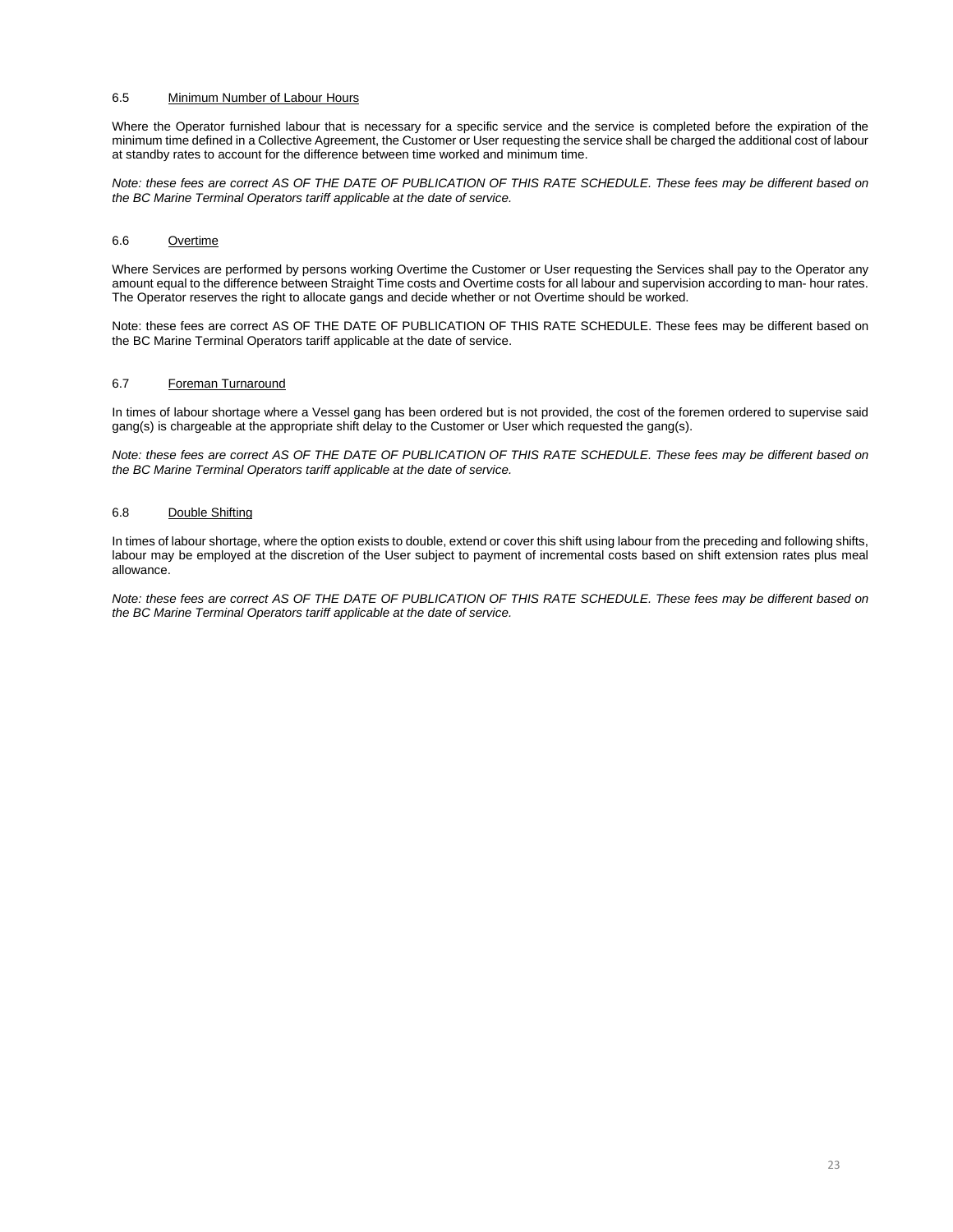# <span id="page-23-0"></span>**7. CHARGES GENERALLY**

#### 7.1 Charges Generally

Charges under this Tariff generally are:

- a) based on performing the work during Straight Time operations;<br>b) in addition to charges prescribed by any other tariff, notice or by
	- in addition to charges prescribed by any other tariff, notice or by law, or that may be owing to the Port Authority or the Operator;
- c) due and payable as soon as they are incurred, or upon completion of such service or use. The Operator reserves the right to require payment of charges in advance, as follows:
	- by the Vessel, its owners or agents before Vessel commences its loading or discharging operation;
	- by the Cargo Owner before Cargo leaves the custody of the Operator; or,

- right is reserved by the Operator to require payment of all charges on perishable Cargo or of doubtful value and household goods; and

d) payable to the Operator at the address shown on the invoice.

#### 7.2 Taxes

All amounts payable to the Operator pursuant to this Tariff do not include any value-added, sale, use, consumption, multi-staged, ad valorem, personal property, customs, excise, stamp, transfer, or similar taxes, duties, or charges, (collectively "**Sales Tax**") and all Sales Taxes are the responsibility and for the account of the person(s) by whom the charges pursuant to this Tariff are payable. If the Operator is required by law or by administration thereof to collect any applicable Sales Taxes from a person responsible for payment of charges pursuant to this Tariff, such person shall pay such Sales Taxes to the Operator concurrently with the payment of any charges payable pursuant to this Tariff, unless such person qualifies for an exemption from any such applicable Sales Taxes, in which case such person shall, in lieu of payment of such applicable Sales Taxes to the Operator, deliver to the Operator such certificates, elections, or other documentation required by law or the administration thereof to substantiate and effect the exemption claimed.

Any exemption claimed from Sales Taxes extended by the Operator to any person is without prejudice to the position of the Operator, which is entitled to charge such person by whom the exemption has been claimed with Sales Taxes at any subsequent date should the taxing authorities determine that the Cargo and services provided pursuant to this Tariff are taxable.

#### 7.3 Payment of Charges

All charges herein, when not paid or absorbed by the Customer, are for the account of the User. On Import and Export traffic moving in connection with Customers, provisions for complete or partial payment or absorption of terminal charges are contained

in Customer's tariff. Cargo Owners are urged to consult with the Customer's tariff for accurate determination of applicable terminal charges if any, for the account of Cargo.

#### 7.4 Calculation of Charges

Where a charge, excepting Demurrage, imposed in respect of any Cargo is based on either weight or measurement, it shall be calculated on the weight or measurement of the Cargo, whichever is greater.

No invoice shall be issued where the amount of the charges incurred is less than \$2.00 (two dollars).

#### 7.5 Minimum Billing Charge

All invoices issued by the Operator for any service, or combination of services, as provided in this Tariff shall be subject to a minimum billing charge of \$20.00 per invoice.

#### 7.6 Reduction of Charges

No reduction of charges provided in this Tariff shall operate to reduce the amount payable for any service below minimum charge for that service set out in this Tariff.

#### 7.7 Materials Supplied

Charges for any material furnished in connection with any services performed by the Operator shall be based on the actual cost of the material plus fifteen percent.

#### 7.8 Verification of Weights and Measurements

Shipping weights and measurements shown on Bills of Lading, Waybills or other shipping documents are subject to checking by the Operator and the actual scale weight or measurement of the Shipment as determined by the Operator will govern rating and billing.

#### 7.9 Rates Subject to Change

The rates set out in this Tariff, revisions or supplements thereto, are based upon ordinary traffic and labour conditions. If and when these conditions change because of demands of labour for increased wages, strikes, congestions or other causes not reasonably within the control of the Operator, resulting in an increased cost of service, the rates are subject to change without notice or the charge for the services may be assessed on the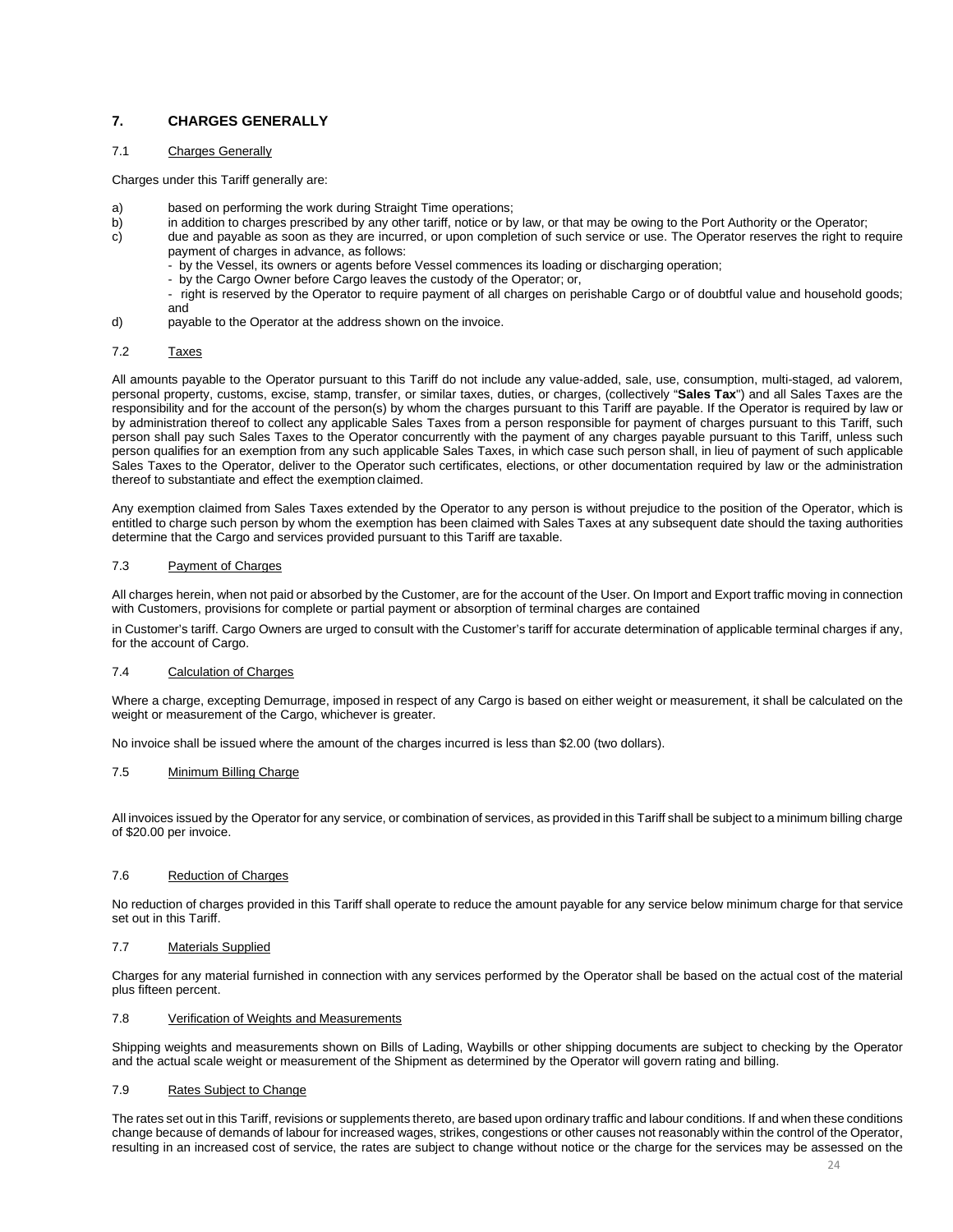basis of man-hour and equipment.

# 7.10 Charter Party Agreements, Sales Contract, etc.

The existence of any agreement in connection with a charter party, sales contract, or otherwise, which purports to relieve a Vessel, the Customer, the Vessels' agent or operator, of any charge properly assessable against same, shall not relieve said Vessel, the Customer, the Vessels' agent or operator from liability for the payment of such charge under this Tariff.

# <span id="page-24-0"></span>**8. COLLECTION OF OCEAN CHARGES**

If requested and at the Operator's option, the Operator may collect such charges on inward Cargo on behalf of the Customer or the agents, owners or operators of Vessels in accordance with the following:

- a) Any charges to be collected for the Vessel's account must appear on the original and copies of Bills of Lading or Waybills and manifest. The Operator is not obligated to calculate any charges on behalf of the Vessel. Expense bills will read "ocean charges collect \$ " expressed in Canadian currency. The currency conversion to Canadian funds will be calculated at the currency exchange rate as established by the Vessel.
- b) The collect ocean charges may be paid by the consignee or his agent in either U.S. funds as per the Bill of Lading or Waybill or in Canadian funds at the Vessel exchange rate. If payment is received in U.S. funds, the Operator reserves the right to make payment to the Customer in U.S. funds.
- c) Inbound manifest must be lodged with the Operator three working days prior to the Vessel's arrival to enable the Operator to prepare expense bills in time for discharge.
- d) Additional costs incurred in preparing expense bills for manifests received after the period of three days, or for re-billing of Inward Shipments on instruction from the Customer will be for the account of the Customer.
- e) The Operator will not accept any corrections or adjustments to collect ocean charges after the surrender of the original Bill of Lading, release of Cargo by the Customer, or payment of ocean charges by the consignee or his agent. Such corrections and adjustments will be the responsibility of the Customer to collect directly from the consignee or hisagent.

# <span id="page-24-1"></span>**9. CARGO**

#### 9.1 Cargo Received or Delivered

Cargo is received for Shipment when the terms of the dock receipt or other document approved or issued by the Operator have been accomplished. Cargo is delivered when the terms of the delivery order or other document approved by the Operator have been accomplished. Cargo received at the Terminal that is waiting for a Vessel or an Inland Carrier to arrive is in transit until other specific arrangements for its care and custody are made by the Cargo Owner, Vessel and/or Inland Carrier with the Operator. Notwithstanding terms of sale and other considerations or agreements, Cargo in transit in or on the Terminal is under control of the Vessel involved and subject to the terms and conditions of its Bill of Lading, Waybill or contract of affreightment issued until loaded on board, released by accomplishment of delivery or released to and accepted by the Operator for other custody.

In the event of any claim made against the Operator for damage to, loss or destruction of Cargo, the Operator will, notwithstanding the provisions of this Section 9 (Cargo), have the benefit of any provisions of this Tariff or the Conditions by which the liability of the Operator is excluded or limited.

#### 9.2 Redelivery and Transshipment Cargo

The charge or charges on Cargo received at the Terminal for delivery to a Vessel which, due to conditions unforeseen at the time of receipt, must be redelivered to a land carrier, or similarly, containerized Cargo received at the Terminal, or non-containerized Cargo which is stuffed into Containers at the Terminal and which is subsequently diverted for Transshipment by the Customer in lieu of a direct call of a Vessel, shall be the same as that applicable to Cargo loaded to a Vessel making a direct call.

For Cargo which is Transshipped, all charges will be charged in accordance with the rates and charges as defined in this Tariff for Import and Export Cargo respectively which is charged once only.

## 9.3 Compulsory Removal of Cargo

The Port Authority or the Operator may, by written notice to the Cargo Owner, require the removal of a Cargo Owner's Cargo (a) that, in the Operator's sole discretion, it deems likely to damage human health, other Cargo or other property; or (b) that is on Terminal after the expiration of any Free Time. Such removal shall be, on a joint and several basis, at the expense of the Cargo Owner and the Customer that carried the Cargo in the case of an Import Shipment, or the Customer that was scheduled to carry the Cargo in the case of an Export Shipment. Upon the receipt of such notice, the Cargo Owner or said Customer shall remove the Cargo immediately. This provision does not apply to Cargo on the Terminal that is under lease to any person or allotted to any person by thePort Authority.

The Operator may, at the risk and expense of the Cargo Owner or the said Customer, remove, store, relocate or dispose of any Cargo that is left on Terminal for more than seven (7) days after the expiration of any Free Time, or at any time after the Cargo becomes Abandoned Cargo. The Operator shall not be responsible for any loss or damage of whatsoever nature and howsoever caused, even if caused by an act, omission or the negligence of the Operator, in respect of the removal, storing, relocating or disposing of Cargo under this Section 9.3.

Where, in the opinion of the Operator, any Cargo is not packed in such a manner that it will withstand handling while in transit; the Operator may without responsibility for Demurrage, loss or damage attaching: